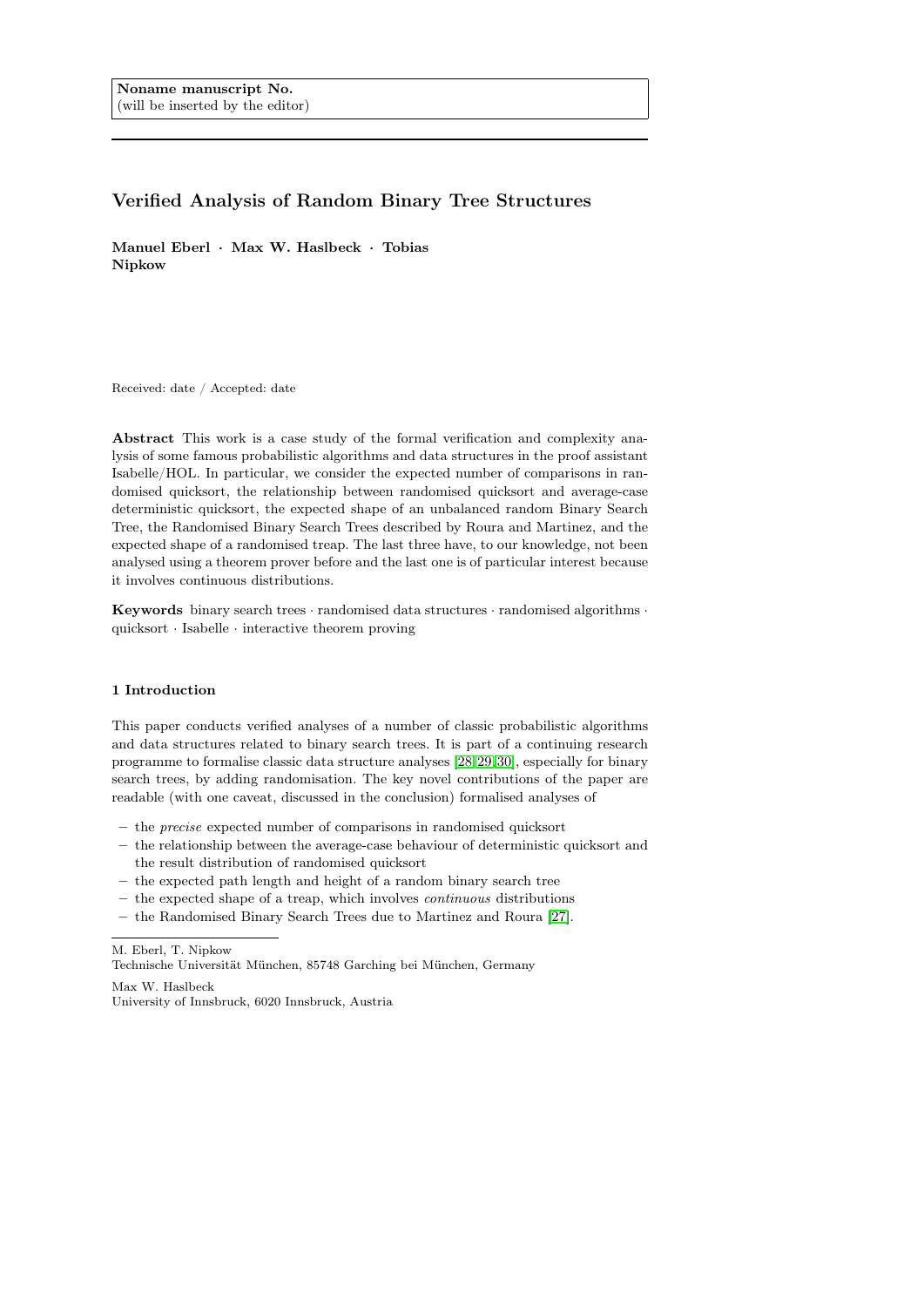The above algorithms are shallowly embedded and expressed using the Giry monad, which allows for a natural and high-level presentation. All verifications were carried out in Isabelle/HOL [\[32,](#page-29-0) [31\]](#page-28-4).

After an introduction to the representation of probability theory in Isabelle/HOL, the core content of the paper consists of four sections that analyse quicksort, random binary search trees, randomised treaps, and Randomised Binary Search Trees, respectively. The corresponding formalisations can be found in the Archive of Formal *Proofs*  $[9, 8, 16, 10]$  $[9, 8, 16, 10]$  $[9, 8, 16, 10]$  $[9, 8, 16, 10]$  $[9, 8, 16, 10]$ . We then conclude with an overview of related work and a summary of what we achieved and what could be improved.

Note that this paper is a revised and extended version of one presented at ITP 2019 [\[11\]](#page-28-7). The most substantial difference is that the previous version did not contain a discussion of Randomised Binary Search Trees.

#### 2 Probability Theory in Isabelle/HOL

### <span id="page-1-0"></span>2.1 Measures and Probability Mass Functions

The foundation for measure theory (and thereby probability theory) in Isabelle/HOL was laid by Hölzl [\[20\]](#page-28-8). This approach is highly general and flexible, allowing also measures with uncountably infinite support (e. g. normal distributions on the reals) and has been used for a number of large formalisation projects related to randomisation, e. g. Ergodic theory [\[15\]](#page-28-9), compiling functional programs to densities [\[12\]](#page-28-10), Markov chains and decision processes [\[19\]](#page-28-11), cryptographic algorithms [\[4\]](#page-27-2), and probabilistic primality tests [\[39\]](#page-29-1).

Initially we shall only consider probability distributions over countable sets. In Isabelle, these are captured as probability mass functions (PMFs). A PMF is simply a function that assigns a probability to each element, with the property that the probabilities are non-negative and sum up to 1. For any HOL type  $\alpha$ , the type  $\alpha$  pmf denotes the type of all probability distributions over values of type  $\alpha$  with countable support.

Working with PMFs is quite pleasant, since we do not have to worry about measurability of sets or functions. Since everything is countable, we can always choose the power set as the measurable space, which means that everything is always trivially measurable.

Later, however, we will also need continuous distributions. For these, there exists a type  $\alpha$  measure, which describes a measure-theoretic measure over elements of type  $\alpha$ . Such a measure is formally defined as a triple consisting of a carrier set  $\Omega$ , a  $\sigma$ -algebra on  $\Omega$  (which we call the set of measurable sets), and a measure function  $\mu : \alpha \to en \text{r}$ where ennreal is the type of extended non-negative real numbers  $\mathbb{R}_{\geq 0} \cup {\infty}$ . Of course, since we only consider probability measures here, our measures will always return values between 0 and 1. To our knowledge, as of mid-2019, Isabelle/HOL is the only system that has a sufficiently general library of measure theory to handle such continuous distributions.

One problem with these general measures (which are only relevant for Section [5\)](#page-10-0), is that we often need to annotate the corresponding  $\sigma$ -algebras and prove that everything we do with a distribution is in fact measurable. These details are unavoidable on a formal level, but typically very uninteresting to a human: There is usually a 'natural' choice for these  $\sigma$ -algebras and any set or operation that can be written down explicitly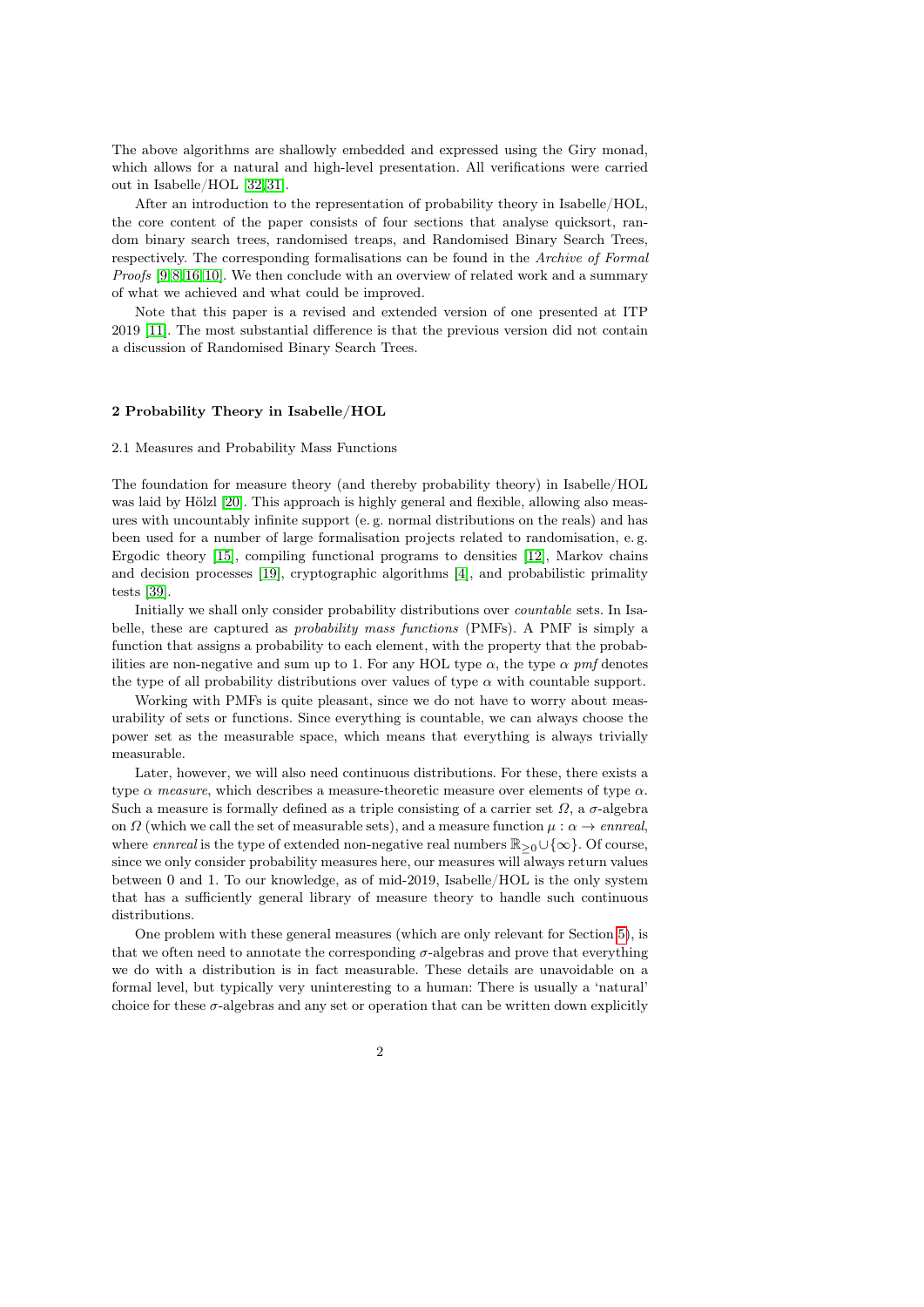| <b>PMFs</b>                   | Measures                    | Meaning                                              |
|-------------------------------|-----------------------------|------------------------------------------------------|
| $\text{pmf}~p~x$              |                             | probability of $x$ in distribution $p$               |
| set pmf $p$                   |                             | support of p, i.e. $\{x \mid p(x) > 0\}$             |
| measure pmf.prob $p X$        | emeasure $M X$              | probability of set $X$                               |
| measure pmf.expectation $p f$ | expectation $M f$           | expectation of $f: \alpha \to \mathbb{R}$            |
| map pmf $g p$                 | distr $M$ q                 | image measure under $q$ : $\alpha \rightarrow \beta$ |
| pmf of set $A$                |                             | uniform measure $A$ uniform distribution over $A$    |
| bernoulli_pmf $p$             |                             | weighted coin flip ( $p = prob.$ of $True$ )         |
| pair pmf $p q$                | $M\otimes N$                | binary product measure                               |
|                               | $\bigotimes_{x \in A} M(x)$ | indexed product measure                              |

Table 1 Basic operations on PMFs and general measures. The variables  $p :: \alpha$  pmf and  $M :: \alpha$  measure denote an arbitrary PMF (resp. measure).

is typically measurable in some adequate sense. For the sake of readability, we will therefore omit everything related to measurability in this presentation.

Table [2.1](#page-1-0) gives an overview of the notation that we use for PMFs and general measures. Although we allow ourselves some more notational freedoms in this paper, these are purely syntactical changes designed to make the presentation easier without introducing additional notation.

2.2 The Giry Monad

Specifying probabilistic algorithms compositionally requires a way to express sequential composition of random choice. The standard way to do this is the Giry monad [\[14\]](#page-28-12). A detailed explanation of this (especially in the context of Isabelle/HOL) can be found in an earlier paper by Eberl  $et \ al.$  [\[12\]](#page-28-10). For the purpose of this paper, we only need to know that the Giry monad provides functions

return ::  $\alpha \to \alpha$  pmf bind ::  $\alpha$  pmf  $\to (\alpha \to \beta$  pmf)  $\to \beta$  pmf

(and analogously for  $\alpha$  measure) where return x gives us the singleton distribution where x is chosen with probability 1 and  $bind$  p f composes two distributions in the intuitive sense of randomly choosing a value  $x$  according to the distribution  $p$  and then returning a value randomly chosen according to the distribution  $f(x)$ .

For better readability, Isabelle supports a Haskell-like do-notation as syntactic sugar for bind operations where e. g.

bind A  $(\lambda x.$  bind B  $(\lambda y.$  return  $(x + y))$ 

can be written succinctly as

do  $\{x \leftarrow A; y \leftarrow B;$  return  $(x + y)$ .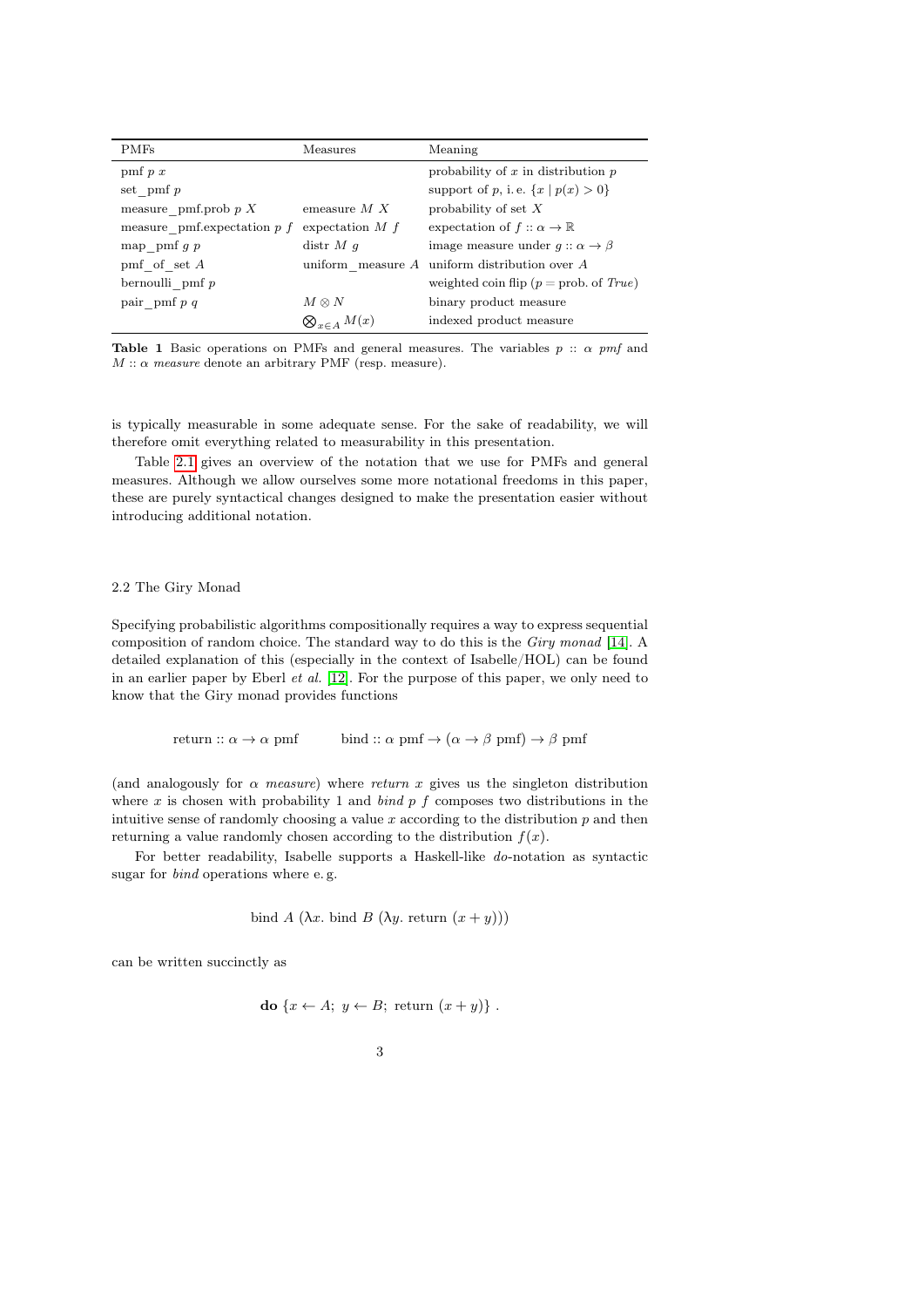#### 3 Quicksort

We now show how to define and analyse quicksort [\[17,](#page-28-13)37] (in its functional representation) within this framework. Since all of the randomisation is discrete in this case, we can restrict ourselves to PMFs for the moment.

For the sake of simplicity (and because it relates to binary search trees, which we will treat later), we shall only treat the case of sorting lists without repeated elements. (See the end of this section for further discussion of this point.)

As is well known, quicksort has quadratic worst-case performance if the pivot is chosen poorly. Using the true median as the pivot would solve this, but is impractical. Instead, a simple alternative is to choose the pivot randomly, which is the variant that we shall analyse first.

#### 3.1 Randomised Quicksort

Intuitively, the good performance of randomised quicksort can be explained by the fact that a random pivot will usually not be among the most extreme values of the list, but somewhere in the middle, which means that, on average, the size of the lists is reduced significantly in every recursion step.

To make this more rigorous, let us look at the definition of the algorithm in Isabelle:

# Definition 1 (Randomised quicksort)

```
rquicksort R xs =
    if xs = [] then
       return [ ]
    else do {
        i \leftarrow \text{pmf\_of\_set} \{0 \dots |xs| - 1\}let x = xs! ilet xs' = delete index i xs
        ls \leftarrow rquicksort \overline{R} [y | y ← xs', (y, x) ∈ R]
        rs \leftarrow rquicksort R[y \mid y \leftarrow xs', (y, x) \notin R]return (ls \mathcal{Q} [x] \mathcal{Q} rs)}
```
Here,  $\mathcal Q$  denotes list concatenation and  $xs! i$  denotes the *i*-th element of the list  $xs$ , where  $0 \le i \le |xs|$ . The *delete* index function removes the *i*-th element of a list, and the parameter  $R$  is a linear ordering represented as a set of pairs.

It is easy to prove that all of the lists that can be returned by the algorithm are sorted w.r.t.  $R$ . To analyse its running time, its actual Isabelle definition was extended to also count the number of element comparisons made, i. e. to return an ( $\alpha$  list  $\times$  nat) pmf. The base case makes 0 comparisons and the recursive case makes  $|xs| - 1 + n_1 + n_2$  comparisons, where  $n_1$  and  $n_2$  are the numbers of comparisons made by the recursive calls. This could easily be encapsulated in a resource monad (as we have done elsewhere [\[30\]](#page-28-2) for more complex code), but it is not worth the effort in this case.

For an element  $x$  and some list  $xs$ , we call the number of elements of  $xs$  that are smaller than x the rank of  $x \text{ w.r.t. } xs$ . In lists with distinct elements, each element can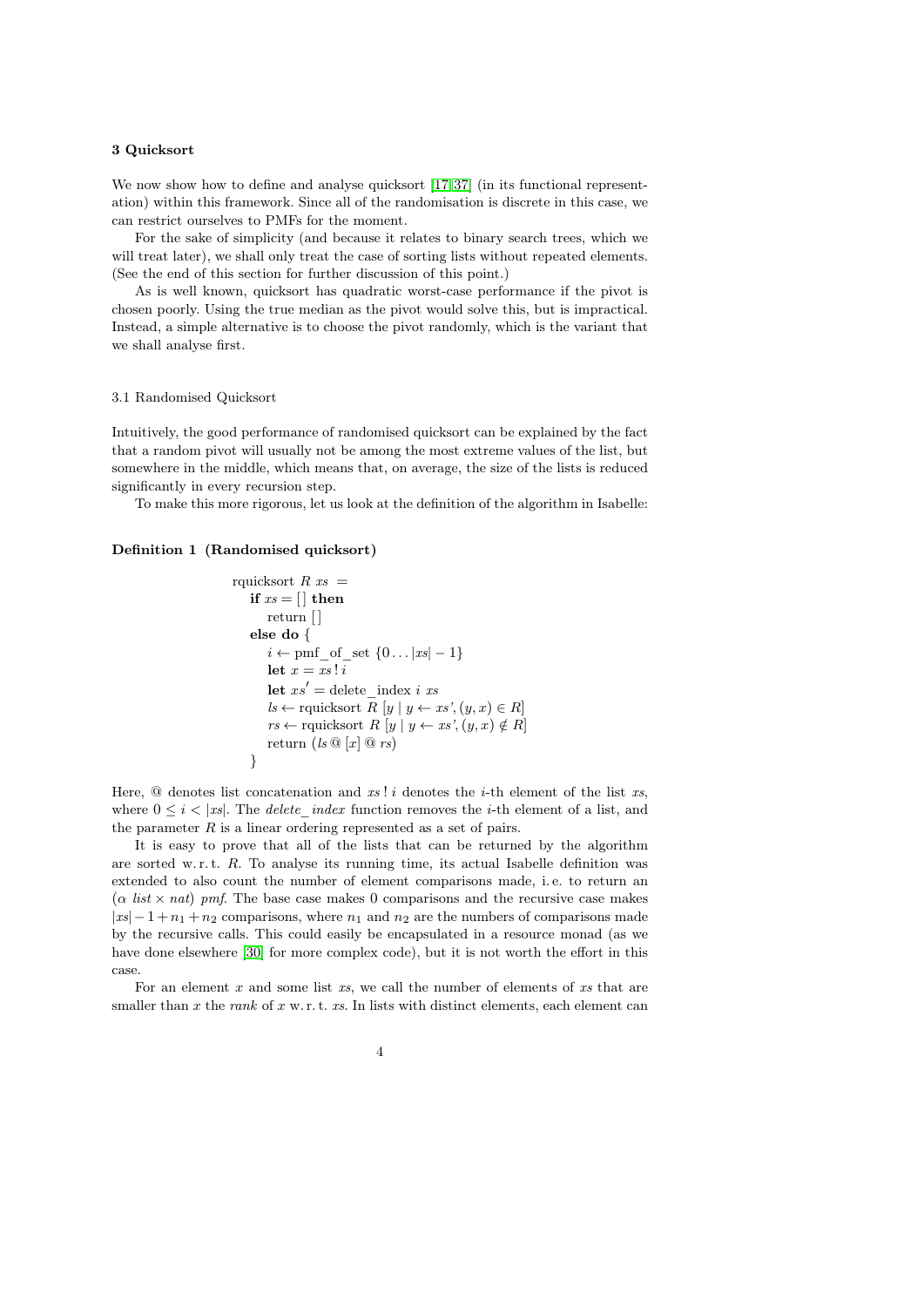clearly be uniquely identified by either its index in the list or its rank w. r. t. that list, so choosing an element uniformly at random, choosing an index uniformly at random, or choosing a rank uniformly at random are all interchangeable.

In the above algorithm, the length of  $ls$  is simply the rank  $r$  of the pivot, and the length of rs is simply  $|xs| - 1 - r$ , so choosing the pivot uniformly at random means that the length of ls is also distributed uniformly between 0 and  $|xs| - 1$ . From this, we can see that the distribution of the number of comparisons does not actually depend on the content of the list or the ordering  $R$  at all, but only on the *length* of the list, and we can find the following recurrence for it:

#### Definition 2 (Cost of randomised quicksort)

$$
rqs_{\text{cost}} 0 = return 0
$$
\n
$$
rqs_{\text{cost}} (n + 1) =
$$
\n
$$
d \cdot \left\{ \begin{array}{l} r \leftarrow pmf_{\text{post}} f_1 \cdot \ldots \cdot n \end{array} \right\}
$$
\n
$$
a \leftarrow r \cdot s_{\text{post}} r
$$
\n
$$
b \leftarrow r \cdot s_{\text{post}} (n - r)
$$
\n
$$
return (n + a + b)
$$

For any list xs with no repeated elements and a linear ordering  $R$ , we can easily show the equation

map pmf snd (rquicksort R xs) = rqs cost |xs| ,

i. e. projecting out the number of comparisons from our cost-aware randomised quicksort yields the distribution given by rqs\_cost.

Due to the recursive definition of  $rqs\;\;cost,$  we can easily show that its expected value, which we denote by  $Q(n)$ , satisfies the characteristic recurrence

$$
Q(n+1) = n + \frac{1}{n+1} \left( \sum_{i=0}^{n} Q(i) + Q(n-i) \right) ,
$$

or, equivalently,

$$
Q(n+1) = n + \frac{2}{n+1} \left( \sum_{i=0}^{n} Q(i) \right) .
$$

This is often called the quicksort recurrence. Cichoń [\[6\]](#page-27-3) gave a simple way of solving this by turning it into a linear recurrence

$$
\frac{Q(n+1)}{n+2} = \frac{2n}{(n+1)(n+2)} + \frac{Q(n)}{n+1},
$$

which gives us (by telescoping)

$$
\frac{Q(n)}{n+1} = 2\sum_{k=1}^{n} \frac{k-1}{k(k+1)} = 4H_{n+1} - 2H_n - 4
$$

and thereby the closed-form solution

$$
Q(n) = 2(n+1)H_n - 4n,
$$

$$
5\,
$$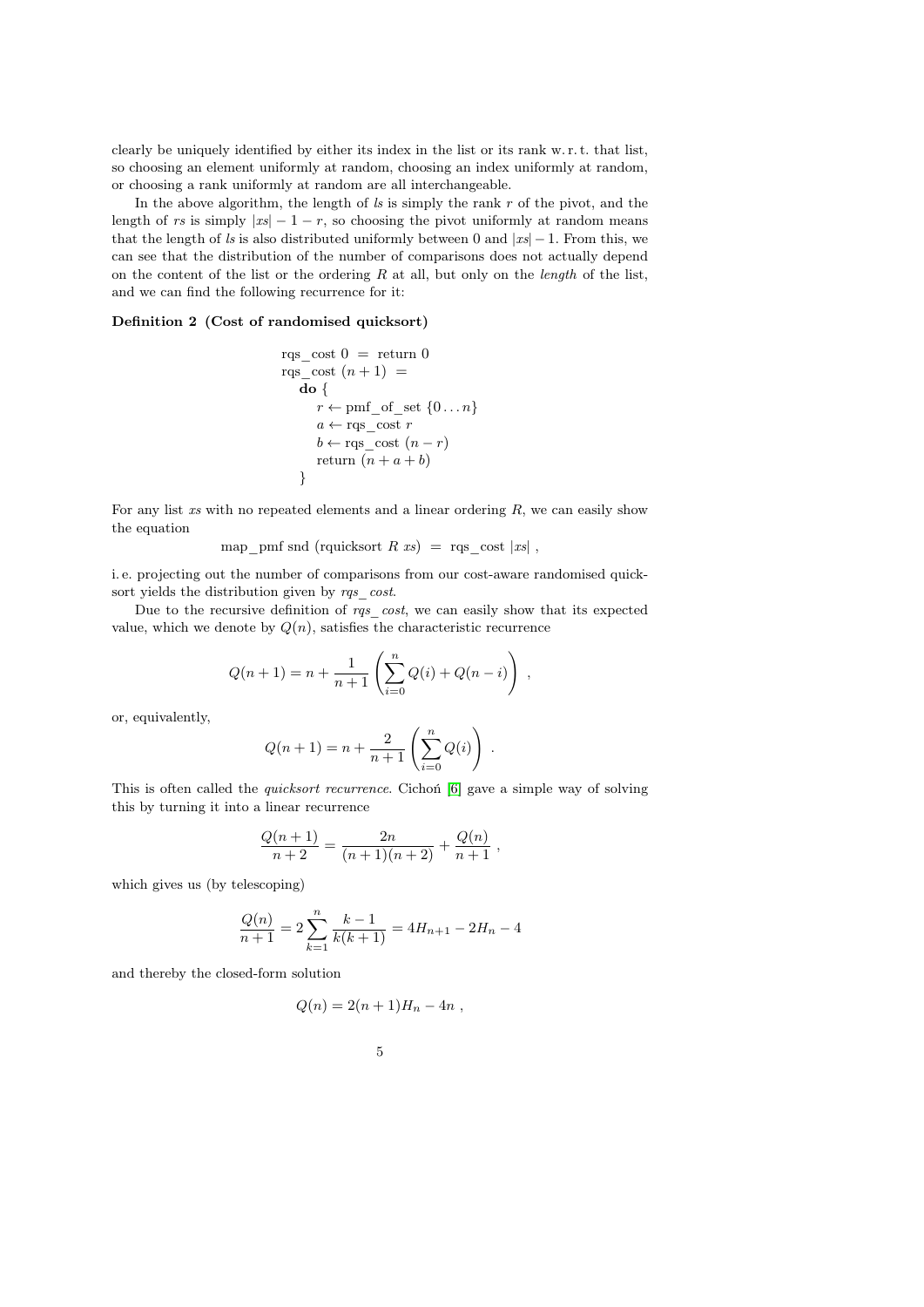where  $H_n$  is the n-th harmonic number. We can use the well-known asymptotics  $H_n \sim$  $\ln n + \gamma$  (where  $\gamma \approx 0.5772$  is the Euler–Mascheroni constant) from the Isabelle library and obtain that the expected number of comparisons fulfils  $Q(n) \sim 2n \ln n$ .

Remember, however, that we only considered lists with no repeated elements. If there are repeated elements, the performance of the above algorithm can deteriorate to quadratic time. This can be fixed easily by using a three-way partitioning function instead, although this makes things slightly more complicated since the number of comparisons made now depends on the content of the list and not just its length. The only real difference in the cost analysis is that the lists in the recursive call no longer simply have lengths r and  $n-r-1$ , but can also be shorter if the pivot is contained in the list more than once. We can still show that the expected number of comparisons is at most  $Q(n)$  in much the same way as before (and our entry [\[9\]](#page-27-0) in the Archive of Formal Proofs does contain that proof), but we shall not go into more detail here.

Comparing our proof to those in the literature, note that both Cormen et al. [\[7\]](#page-27-4) and Knuth [\[24\]](#page-28-14) also restrict their analysis to distinct elements. Cormen et al. use a noncompositional approach with indicator variables and only derive the logarithmic upper bound, whereas Knuth's analysis counts the detailed number of different operations made by a particular implementation of the algorithm in MIX. His general approach is very similar to the one presented here.

#### 3.2 Average-Case of Non-Randomised Quicksort

The above results carry over directly to the average-case analysis of non-randomised quicksort (again, we will only consider lists with distinct elements). Here, the pivot is chosen deterministically; we always choose the first element for simplicity. This gives us the following definitions of quicksort and its cost:

#### Definition 3 (Deterministic quicksort and its cost)

quicksort 
$$
R [] = []
$$
  
\nquicksort  $R (x \# xs) = \text{quicksort } R [y | y \leftarrow xs, (y, x) \in R] \text{ @}$   
\n $[x] \text{ @ quicksort } R [y | y \leftarrow xs, (y, x) \notin R]$   
\nqs\\_cost  $R [] = 0$   
\nqs\\_cost  $R (x \# xs) = |xs| +$   
\nqs - cost  $R [y | y \leftarrow xs, (y, x) \in R] + \text{qs}$  cost  $R [y | y \leftarrow xs, (y, x) \notin R]$ 

Interestingly, the number of comparisons made on a randomly-permuted input list has exactly the same distribution as the number of comparisons in randomised quicksort from before. The underlying idea is that when randomly permuting the input, the randomness can be 'deferred' to the first point where an element is actually inspected, which means that choosing the first element of a randomly-permuted list as the pivot is equivalent to choosing the pivot uniformly at random.

The formal proof of this starts by noting that choosing a random permutation of a non-empty finite set A is the same as first choosing the first list element  $x \in A$  uniformly at random and then choosing a random permutation of  $A \setminus \{x\}$  as the remainder of the list, allowing us to pull out the pivot selection. Then, we note that taking a random permutation of  $A \setminus \{x\}$  and partitioning it into elements that are smaller and bigger than x is the same as first partitioning the set  $A \setminus \{x\}$  into  $\{y \in A \setminus \{x\} \mid (y, x) \in R\}$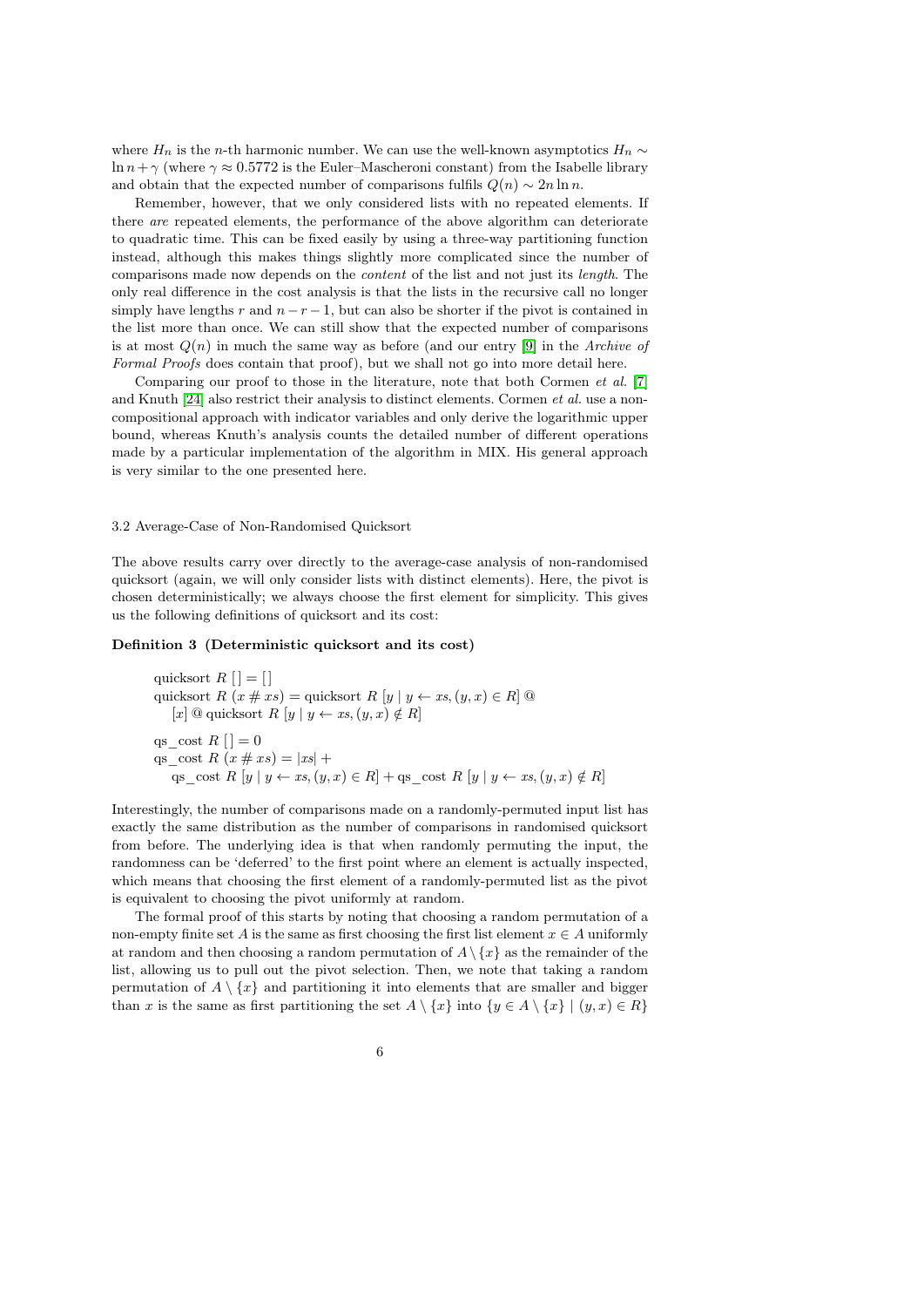and  $\{y \in A \setminus \{x\} \mid (y, x) \notin R\}$  and choosing random permutations of these sets independently.

This last step, which interchanges partitioning and drawing a random permutation, is probably the most crucial one and one that we will need again later, so we present the corresponding lemma in full here. Let  $partition P$  xs be the function that splits the list xs into the pair of sub-sequences that satisfy (resp. do not satisfy) the predicate  $P$ . Then, we have:

# Lemma 1 (Partitioning a randomly permuted list)

<span id="page-6-0"></span>assumes finite A shows map pmf (partition P) (pmf\_of\_set (permutations\_of\_set A)) = pair pmf (pmf\_of\_set (permutations\_of\_set {x ∈ A | P x})) (pmf\_of\_set (permutations\_of\_set { $x \in A | \neg P x$ }))

Here, the function *permutations*  $of$  *set A* returns the set of all permutations of the given finite set  $A$ , i.e. the set of all lists that contain each element of  $A$  exactly once. The lemma is easily proven directly by extensionality, i.e. fixing permutations xs of  ${x \in A | P x}$  and ys of  ${x \in A | \neg P x}$ , computing their probabilities in the two distributions and noting that they are the same.

With this, the proof of the following theorem is just a straightforward induction on the recursive definition of rqs\_cost:

Theorem 1 (Cost distribution of randomised quicksort) For every linear order R on a finite set A, we have:

map pmf (qs\_cost R) (pmf\_of\_set (permutations\_of\_set A)) = rqs\_cost |A|

Thus, the cost distribution of deterministic quicksort applied to a randomly permuted list is the same as that of randomised quicksort. In particular, the asymptotic results about the expectation of  $\text{rg}\_\text{cost}$  carry over directly.

### 4 Random Binary Search Trees

#### 4.1 Preliminaries

We now turn to another average-case complexity problem that is somewhat related to quicksort, though not in an obvious way. We consider node-labelled binary trees, defined by the algebraic datatype

datatype  $\alpha$  tree = Leaf | Node ( $\alpha$  tree)  $\alpha$  ( $\alpha$  tree).

We denote Leaf by  $\langle \rangle$  and Node l x r by  $\langle l, x, r \rangle$ . When the values of the tree have some linear ordering attached to them, we say that the tree is a *binary search tree* (BST) if, for every node with some element  $x$ , all of the values in the left sub-tree are smaller than  $x$  and all of the values in the right sub-tree are larger than  $x$ .

Inserting elements can be done by performing a search and, if the element is not already in the tree, adding a node at the leaf at which the search ends. We denote this operation by bst\_insert. Note that these are simple, unbalanced BSTs and our analysis will focus on what happens when elements are inserted into them in *random order*. We call the tree that results from adding elements of a set  $A$  to an initially empty BST in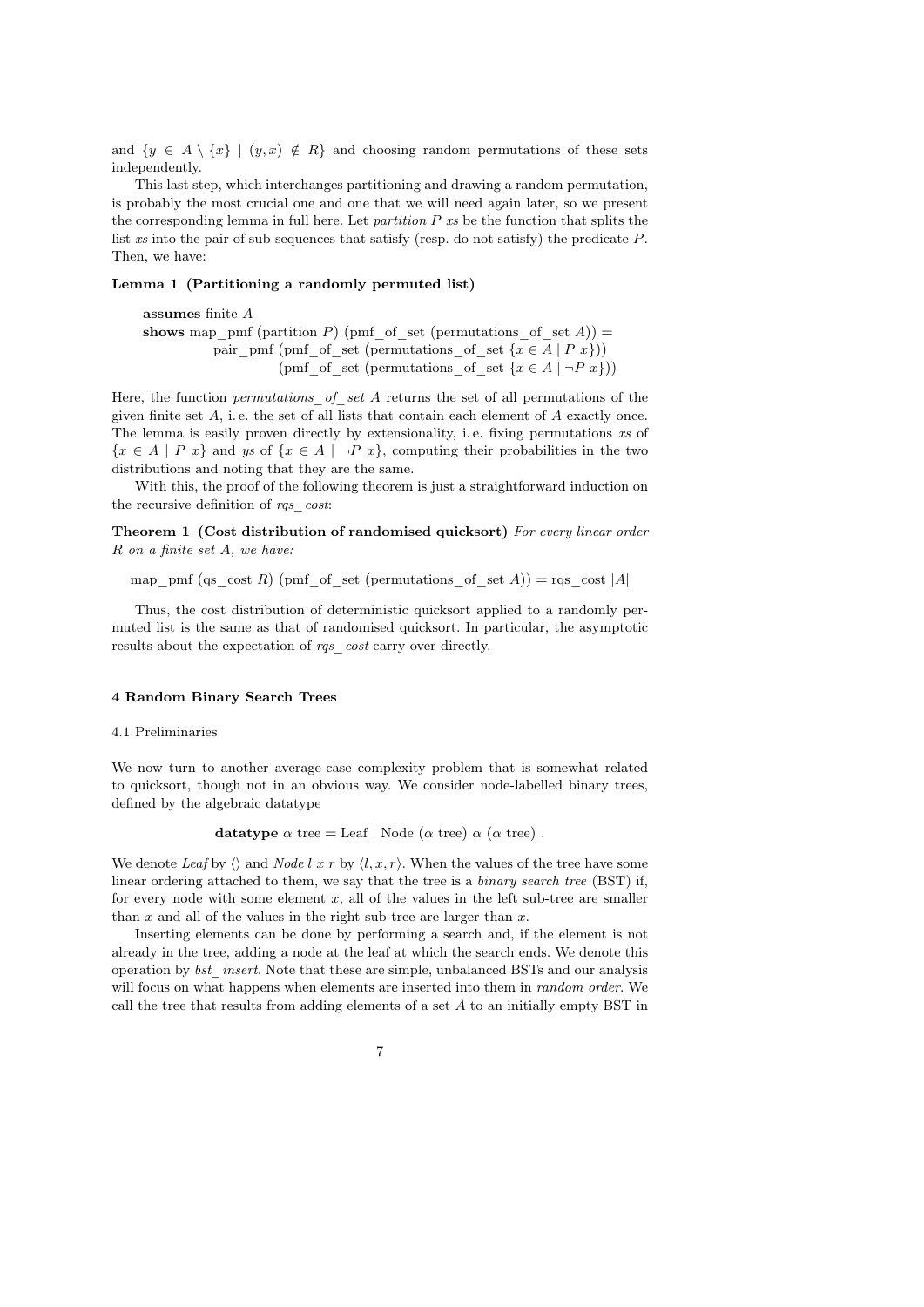random order a random BST. This can also be seen as a kind of 'average-case' analysis of BSTs.

To analyse random BSTs, let us first examine what happens when we insert a list of distinct elements into an empty BST from left to right; formally:

### Definition 4 (Inserting a list of elements into a BST)

<span id="page-7-0"></span>bst of list  $xs =$  fold bst insert  $xs \langle \rangle$ 

Let  $x$  be the first element of the list. This element will become the root of the tree and will never move again. Similarly, the next element will become either the left or right child of x and will then also never move again and so on. It is also clear that no elements greater than  $x$  will end up in the left sub-tree of  $x$  at any point in the process, and no elements smaller than it in its right sub-tree. This leads us to the following recurrence for  $bst_of_list$ :

# Lemma 2 (Recurrence for bst of list)

bst of list  $| = \langle \rangle$ bst of list  $(x \# xs) =$ (bst of list  $[y | y \leftarrow xs, y < x]$ , x, bst of list  $[y | y \leftarrow xs, y > x]$ )

We can now formally define our notion of 'random BST':

### Definition 5 (Random BSTs)

rbst  $A = \text{map\_pmf}$  bst\_of\_list (pmf\_of\_set (permutations\_of\_set A))

By re-using Lemma [1,](#page-6-0) we easily get the following recurrence:

### Lemma 3 (A recurrence for random BSTs)

<span id="page-7-1"></span>rbst 
$$
A =
$$

\nif  $A = \{\}$  then return  $\langle \rangle$  else do  $\{x \leftarrow pmf_of_set A$ 

\n $l \leftarrow$ rbst  $\{y \in A \mid y < x\}$ 

\n $r \leftarrow$ rbst  $\{y \in A \mid y > x\}$ 

\nreturn  $\langle l, x, r \rangle$ 

We can now analyse some of the properties of such a random BST. In particular, we will look at the expected height and the expected internal path length, and we will start with the latter since it is easier.

# 4.2 Internal Path Length

The internal path length (IPL) is essentially the sum of the lengths of all the paths from the root of the tree to each node. Alternatively, one can think of it the sum of all the level numbers of the nodes in the tree, where the root is on the 0-th level, its immediate children are on the first level etc.

One reason why this number is important is that it is related to the time it takes to access a random element in the tree: the number of steps required to access some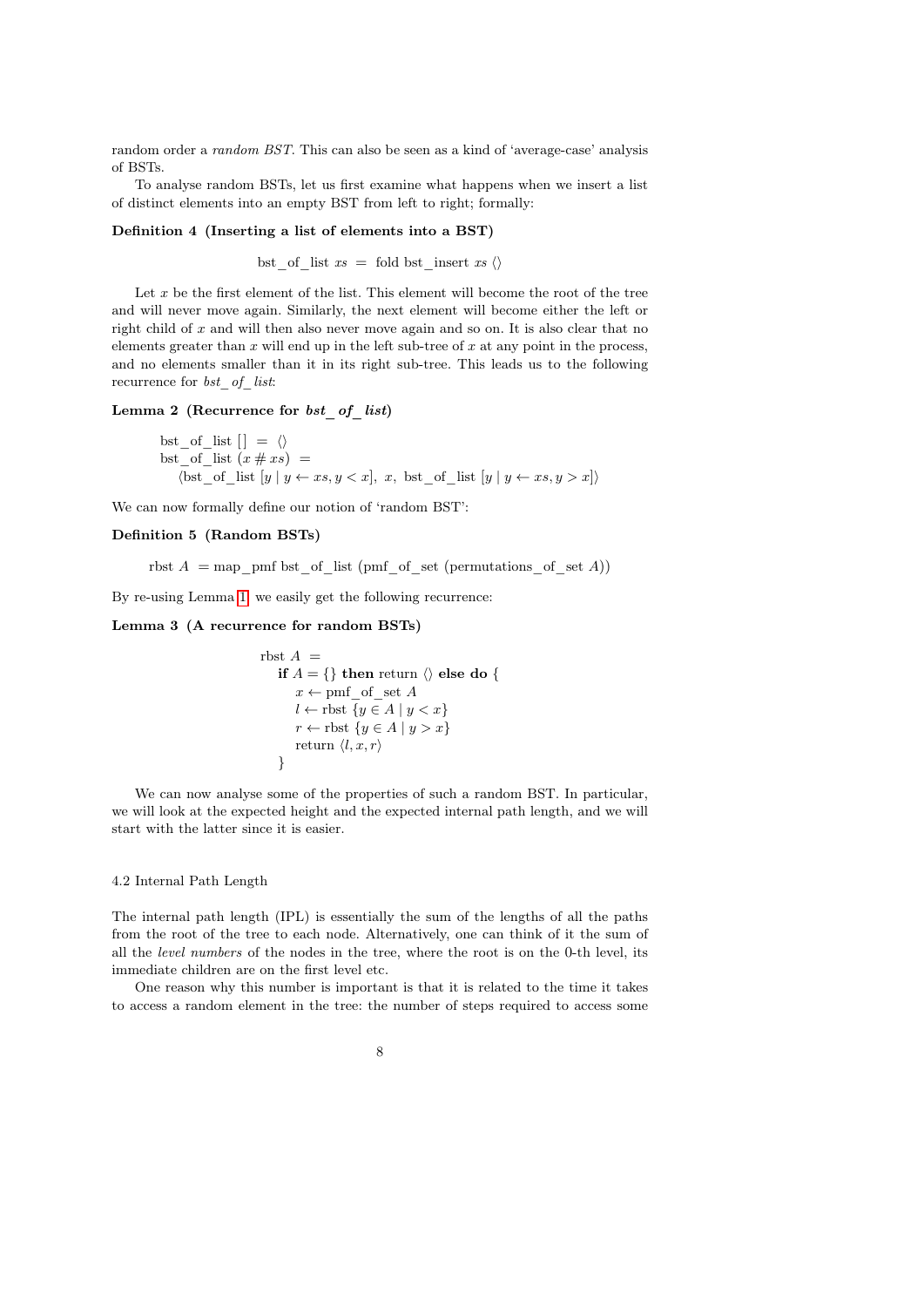particular element  $x$  is equal to the number of that element's level, so if one chooses a random element in the tree, the average number of steps needed to access it is exactly the IPL divided by the size of the tree.

The IPL can be defined recursively by noting that  $ipl \langle \rangle = 0$  and  $ipl \langle l, x, r \rangle =$ ipl  $l + ipl \ r + |l| + |r|$ . With this, we can show the following theorem by a simple induction over the recurrence for rbst:

#### Theorem 2 (Internal path length of a random BST)

map pmf ipl (rbst  $A$ ) = rqs cost |A|

Thus, the IPL of a random BST has the exact same distribution as the number of comparisons in randomised quicksort, which we already analysed before. This analysis was also carried out by Ottman and Widmayer [\[33\]](#page-29-3), who also noted its similarity to the analysis of quicksort.

### 4.3 Height

The height of a random BST is more difficult to analyse. By our definition, an empty tree (i. e. a leaf) has height 0, and the height of a non-empty tree is the maximum of the heights of its left and right sub-trees, plus one. It is easy to show that the height distribution only depends on the *number* of elements and not their actual content, so let  $H(n)$  denote the height of a random BST with n nodes.

The asymptotics of its expectation and variance were found by Reed [\[35\]](#page-29-4), who showed that  $E[H(n)] = \alpha \ln n - \beta \ln \ln n + O(1)$  and  $Var[H(n)] \in O(1)$  where  $\alpha \approx 4.311$ is the unique real solution of  $\alpha \ln(2e/\alpha) = 1$  with  $\alpha \geq 2$  and  $\beta = 3\alpha/(2\alpha - 2) \approx$ 1.953. The proof of this is quite intricate, so we will restrict ourselves to showing that  $E[H(n)] \leq \frac{3}{\ln 2} \ln n \approx 4.328 \ln n$ , which is enough to see that the expected height is logarithmic.

Before going into a precise discussion of the proof, let us first undertake a preliminary exploration of how we can analyse the expectation of  $H(n)$ . The base cases  $H(0) = 0$  and  $H(1) = 1$  are obvious. For any  $n > 1$ , the recursion formula for rbst suggests:

$$
E[H(n)] = 1 + \frac{1}{n} \sum_{k=0}^{n-1} E[\max(H(k), H(n-k-1))]
$$

The max term is somewhat problematic, since the expectation of the maximum of two random variables is, in general, difficult to analyse. A relatively obvious bound is  $E[\max(A, B)] \leq E[A] + E[B]$ , but that will only give us

$$
E[H(n)] \le 1 + \frac{1}{n} \sum_{k=0}^{n-1} (E[H(k)] + E[H(n-k-1)])
$$

and if we were to use this to derive an explicit upper bound on  $E[H(n)]$  by induction, we would only get the trivial upper bound  $E[H(n)] \leq n$ .

A trick suggested e. g. by Cormen et al. [\[7\]](#page-27-4) (which they attribute to Javed Aslam [\[1\]](#page-27-5)) is to instead use the *exponential height* (which we shall denote by *eheight*) of the tree, which, in terms of our height, is defined as 0 for a leaf and  $2^{height(t)-1}$  for a non-empty tree. The advantage of this is that it decreases the relative error that we make when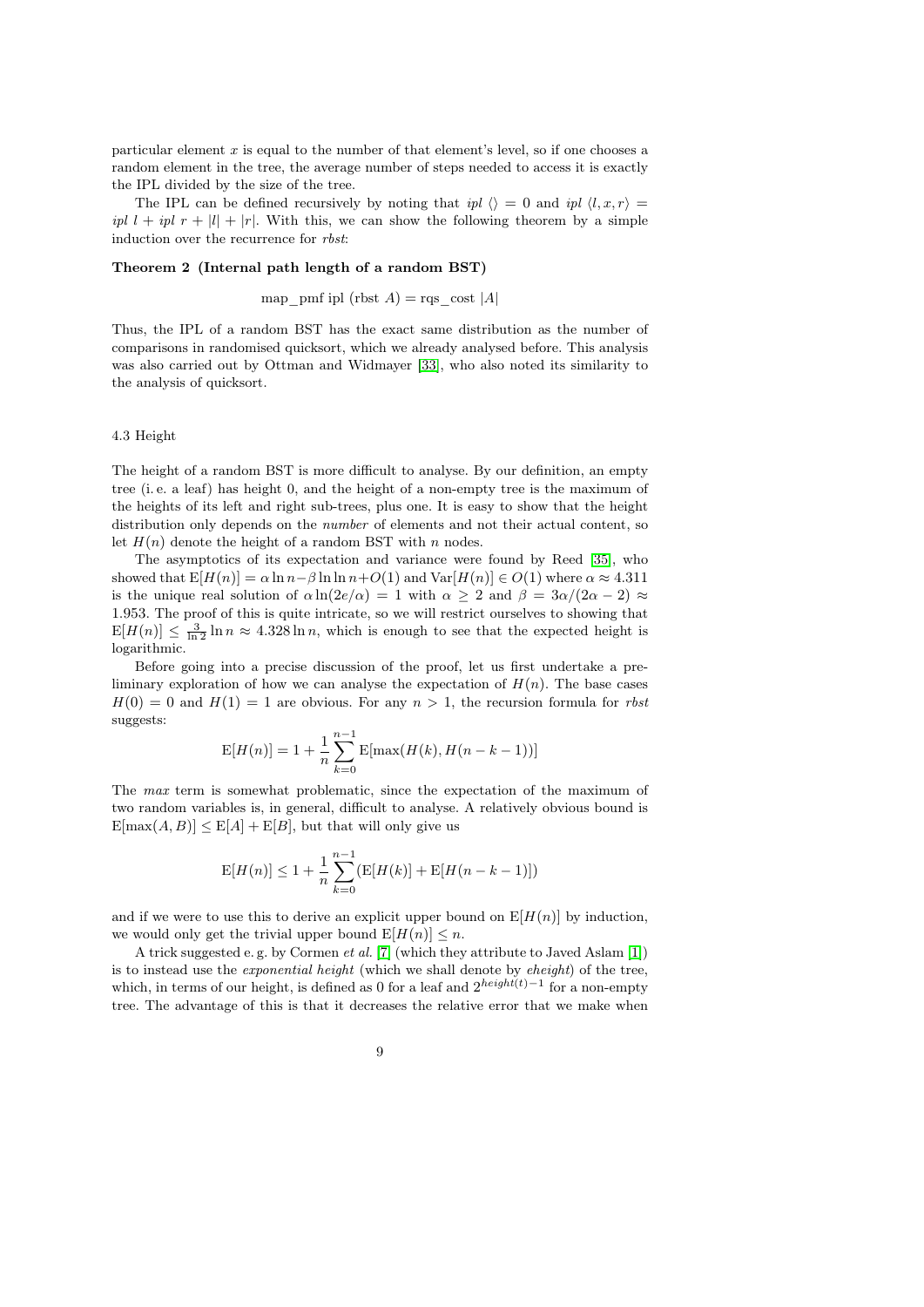we bound  $E[\max(A, B)]$  by  $E[A] + E[B]$ : this error is precisely  $E[\min(A, B)]$ , and if A and  $B$  are heights, these heights only differ by a small amount in many cases. However, even a height difference of 1 will lead to a relative error in the exponential height of at most  $\frac{1}{2}$ , and considerably less than that in many cases. This turns out to be enough to obtain a relatively precise upper bound.

Let  $H'(n)$  be the exponential height of a random BST. Since  $x \mapsto 2^x$  is convex, any upper bound on  $H'(n)$  can be used to derive an upper bound on  $H(n)$  by Jensen's inequality:

$$
2^{\mathbb{E}[H(n)]} = 2 \cdot 2^{\mathbb{E}[H(n)-1]} \le 2\mathbb{E}[2^{H(n)-1}] = 2\mathbb{E}[H'(n)]
$$

Therefore, we have

$$
E[H(n)] \leq \log_2 E[H'(n)] + 1.
$$

In particular, a polynomial upper bound on  $E[H(n)]$  directly implies a logarithmic upper bound on  $E[H(n)].$ 

It remains to analyse  $E[H'(n)]$  and find a polynomial upper bound for it. As a first step, note that if  $l$  and  $r$  are not both empty, the exponential height satisfies the recurrence eheight  $\langle l, x, r \rangle = 2 \cdot \max$  (eheight l) (eheight r). When we combine this with the recurrence for *rbst*, the following recurrence for  $H'(n)$  suggests itself:

# Definition 6 (The exponential height of a random BST)

\n
$$
\begin{array}{r}\n \text{eheight\_rbst 0 = return 0} \\
 \text{eheight\_rbst 1 = return 1} \\
 n > 1 \Longrightarrow \text{eheight\_rbst } n = \\
 \text{do } \{ \\
 k \leftarrow \text{pm\_of\_set } \{0 \dots n - 1\} \\
 h_1 \leftarrow \text{eheight\_rbst } k \\
 h_2 \leftarrow \text{eheight\_rbst } (n - k - 1) \\
 \text{return } (2 \cdot \text{max } h_1 h_2)\n \end{array}
$$
\n

Showing that this definition is indeed the correct one can be done by a straightforward induction following the recursive definition of rbst:

# Lemma 4 (Correctness of eheight\_rbst)

finite  $A \Longrightarrow$  eheight rbst  $|A| =$  map pmf eheight (rbst A)

Using this, we note that for any  $n > 1$ :

$$
E[H'(n)] = \frac{2}{n} \sum_{k=0}^{n-1} E[\max(H'(k), H'(n-k-1))]
$$
  
\n
$$
\leq \frac{2}{n} \sum_{k=0}^{n-1} E[H'(k) + H'(n-k-1)]
$$
  
\n
$$
= \frac{2}{n} \left( \sum_{k=0}^{n-1} E[H'(k)] + \sum_{k=0}^{n-1} E[H'(n-k-1)] \right) = \frac{4}{n} \sum_{k=0}^{n-1} E[H'(k)]
$$

However, we still have to find a suitable polynomial upper bound to complete the induction argument. If we had some polynomial  $P(n)$  that fulfils  $0 \leq P(0), 1 \leq P(1),$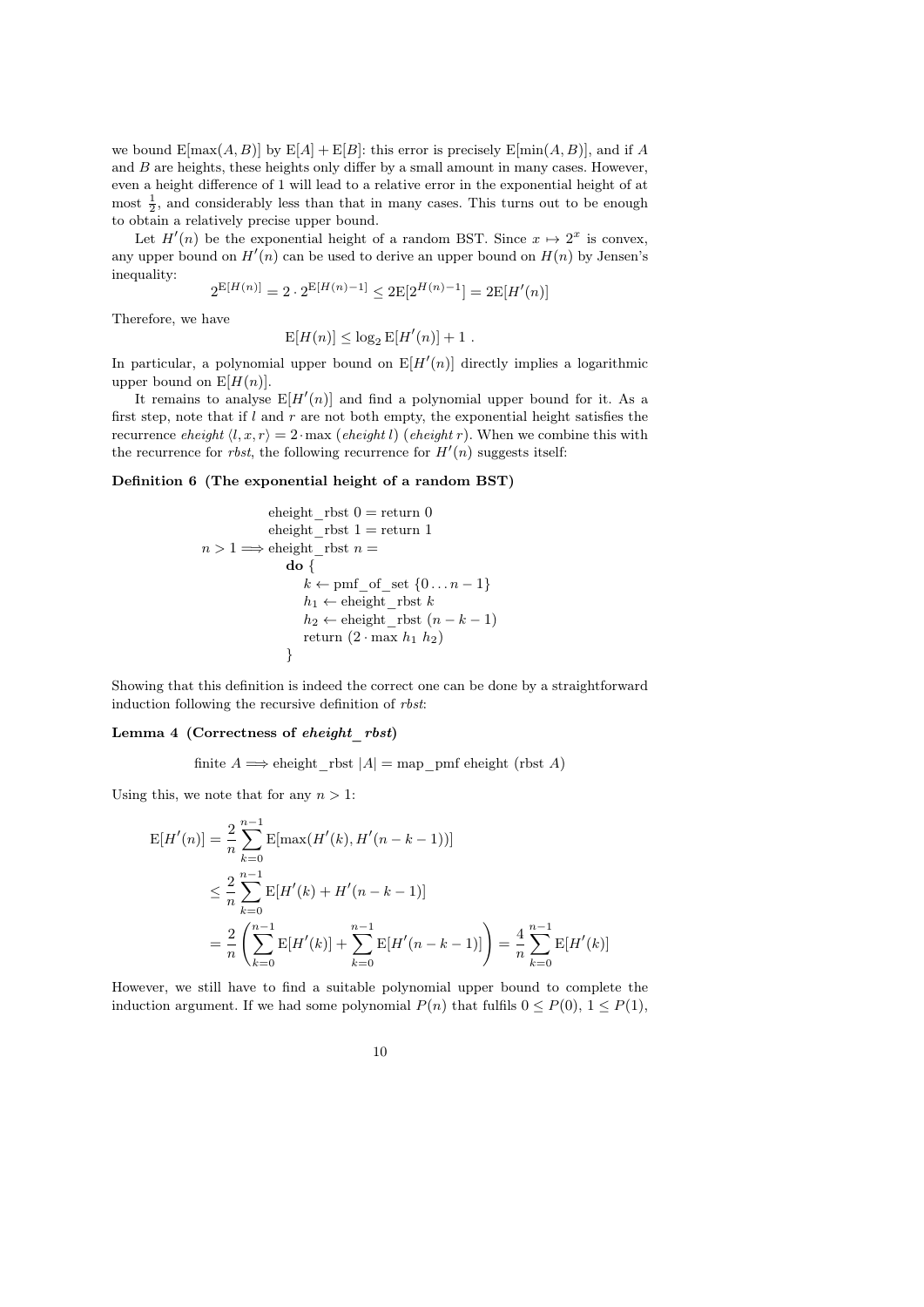and the recurrence  $P(n) = \frac{4}{n} \sum_{k=0}^{n-1} P(k)$ , the above recursive estimate for  $\mathbb{E}[H'(n)]$ would directly imply  $E[H(n)] \leq P(n)$  by induction. Cormen *et al.* give the following polynomial, which satisfies all these conditions and makes everything work out nicely:

$$
P(n) = \frac{1}{4} \binom{n+3}{3} = \frac{1}{24} (n+1)(n+2)(n+3)
$$

Putting all of these together gives us the following theorem:

Theorem 3 (Asymptotic expectation of  $H(n)$ )

$$
E[H(n)] \ \leq \ \log_2 E[H'(n)] + 1 \ \leq \ \log_2 P(n) + 1 \ \sim \ \frac{3}{\ln 2} \ln n
$$

### <span id="page-10-0"></span>5 Treaps

As we have seen, BSTs have the nice property that even without any explicit balancing, they tend to be fairly balanced if elements are inserted into them in random order. However, if, for example, the elements are instead inserted in ascending order, the tree degenerates into a list and no longer has logarithmic height. One interesting way to prevent this is to use a randomised treap instead, which we shall introduce and analyse now.

#### 5.1 Definition

A treap is a binary tree in which every node contains both a 'payload' element and an associated priority (which, in our case, will always be real numbers). A treap must be a BST w. r. t. the 'payload' elements and a heap w. r. t. the priorities (i. e. the root is always the node with the lowest priority). This kind of structure was first described by Vuillemin [\[41\]](#page-29-5) (who called it a Cartesian tree) and independently studied further by Seidel and Aragon [\[38\]](#page-29-6), who noticed its relationship to random BSTs. Due to space constraints, we shall not go into how insertion of elements (denoted by ins) works, but it is fairly easy to implement.

An interesting consequence of these treap conditions is that, as long as all of the priorities are distinct, the shape of a treap is uniquely determined by the set of its elements and their priorities. Since the sub-trees of a treap must also be treaps, this uniqueness property follows by induction and we can construct this unique treap for a given set using the following simple algorithm:

Lemma 5 (Constructing the unique treap for a set) Let  $A$  be a set of pairs of type  $\alpha \times \mathbb{R}$  where the second components are all distinct. Then there exists a unique treap treap of  $A$  whose elements are precisely  $A$ , and it satisfies the recurrence

<span id="page-10-1"></span>treap\_of  $A =$ if  $A = \{\}$  then  $\langle \rangle$  else let  $x = \arg \min$  on snd A in  $\langle \text{treap\_of } \{y \in A \mid \text{fst } y < \text{fst } x\}, x, \text{treap\_of } \{y \in A \mid \text{fst } y > \text{fst } x\} \rangle$ 

where arg min on f A is some  $a \in A$  such that  $f(a)$  is minimal on A. In our case the choice of a is unique by assumption.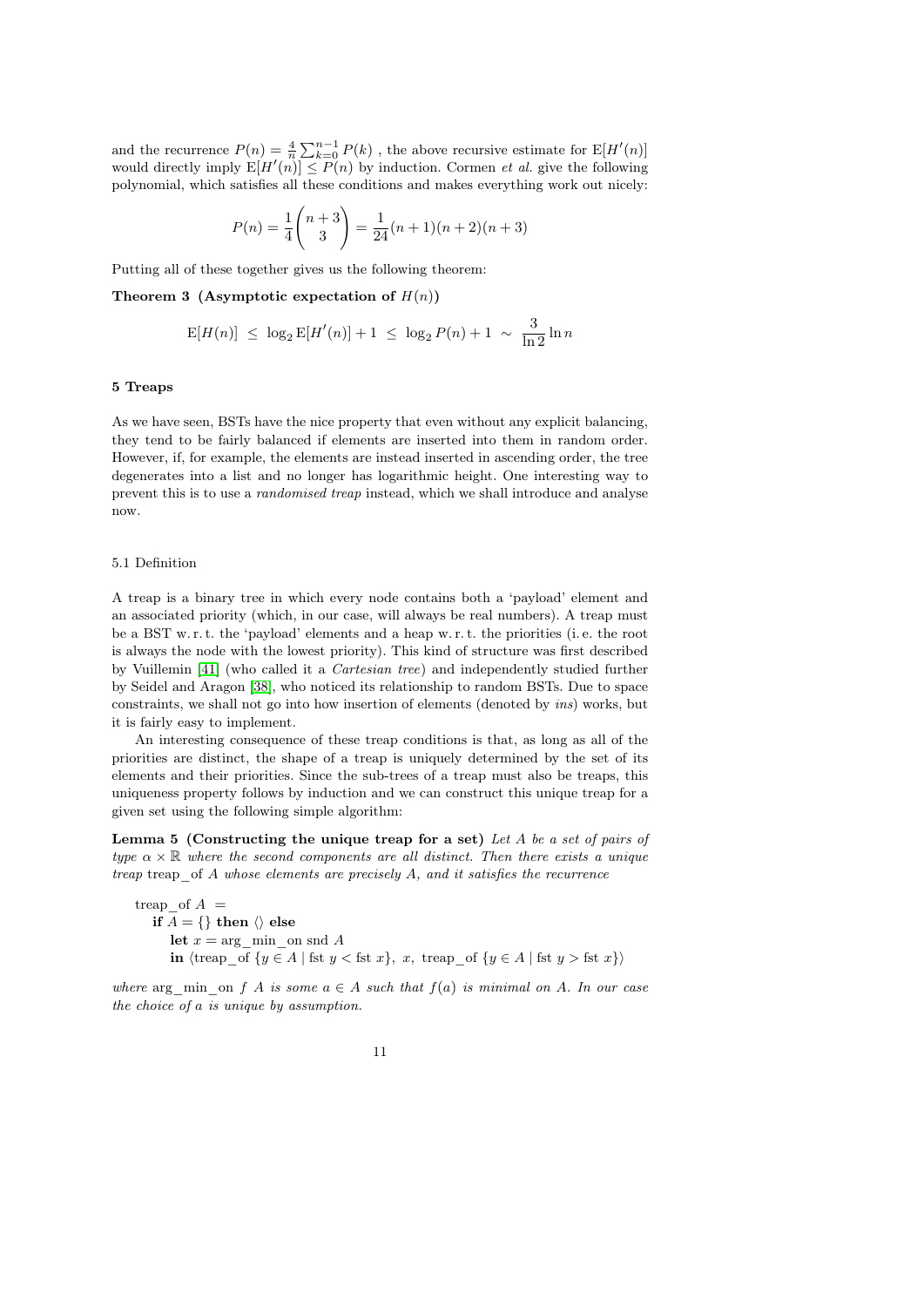This is very similar to the recurrence for bst of list that we saw earlier. In fact, it is easy to prove that if we forget about the priorities in the treap and consider it as a simple BST, the resulting tree is exactly the same as if we had first sorted the keys by increasing priority and then inserted them into an empty BST in that order. Formally, we have the following lemma:

**Lemma 6** (Connection between treaps and BSTs) Let p be an injective function that associates a priority to each element of a list xs. Then

<span id="page-11-1"></span>map\_tree fst (treap\_of  ${(x, p(x)) | x \in set \ x s}) = \text{bst\_of\_list}$  (sort\_key p xs),

where sort key sorts a list in ascending order w. r. t. the given priority function.

*Proof* By induction over  $xs' := sort\;key\;p\;xs$ , using the fact that sorting w. r. t. distinct priorities can be seen as a selection sort: The list  $xs'$  consists of the unique minimumpriority element x, followed by sort key p (remove1 x xs), where remove1 deletes the first occurrence of an element from a list.

With this and Lemma [2,](#page-7-0) the recursion structure of the right-hand side is exactly the same as that of the *treap\_of* function from Lemma [5.](#page-10-1)

This essentially allows us to build a BST that behaves as if we inserted the elements by ascending priority regardless of the order in which they were actually inserted. In particular, we can assign each element a random priority upon its insertion, which turns our treap (a deterministic data structure for values of type  $\alpha \times \mathbb{R}$ ) into a randomised treap, which is a *randomised* data structure for values of type  $\alpha$  that has the same distribution (modulo the priorities) as a random BST with the same content.

One caveat is that for all the results so far, we assumed that no two distinct elements have the same priority, and, of course, without that assumption, we lose all these nice properties. If the priorities in our randomised treap are chosen from some discrete probability distribution, there will always be some non-zero probability that they are not distinct. For this reason, treaps are usually described in the literature as using a continuous distribution (e. g. uniformly-distributed real numbers between 0 and 1), even though this cannot be implemented faithfully on an actual computer. We shall do the same here, since it makes the analysis much easier.<sup>[1](#page-11-0)</sup>

The argument goes as follows:

- 1. Choosing the priority of each element randomly when we insert it is the same as choosing all the priorities beforehand (i. i. d. at random) and then inserting the elements into the treap deterministically.
- 2. By the theorems above, this is the same as choosing the priorities i. i. d. at random, sorting the elements by increasing priority, and then inserting them into a BST in that order.
- 3. By symmetry considerations, choosing priorities i. i. d. for all elements and then looking at the linear ordering defined by these priorities is the same as choosing one of the n! possible linear orderings uniformly at random.
- 4. Thus, inserting a list of elements into a randomised treap is the same as inserting them into a BST in random order.

<span id="page-11-0"></span><sup>&</sup>lt;sup>1</sup> In fact, any non-discrete probability distribution works, where by 'non-discrete' we mean that all singleton sets have probability 0. In the formalisation, however, we restricted ourselves to the case of a uniform distribution over a real interval.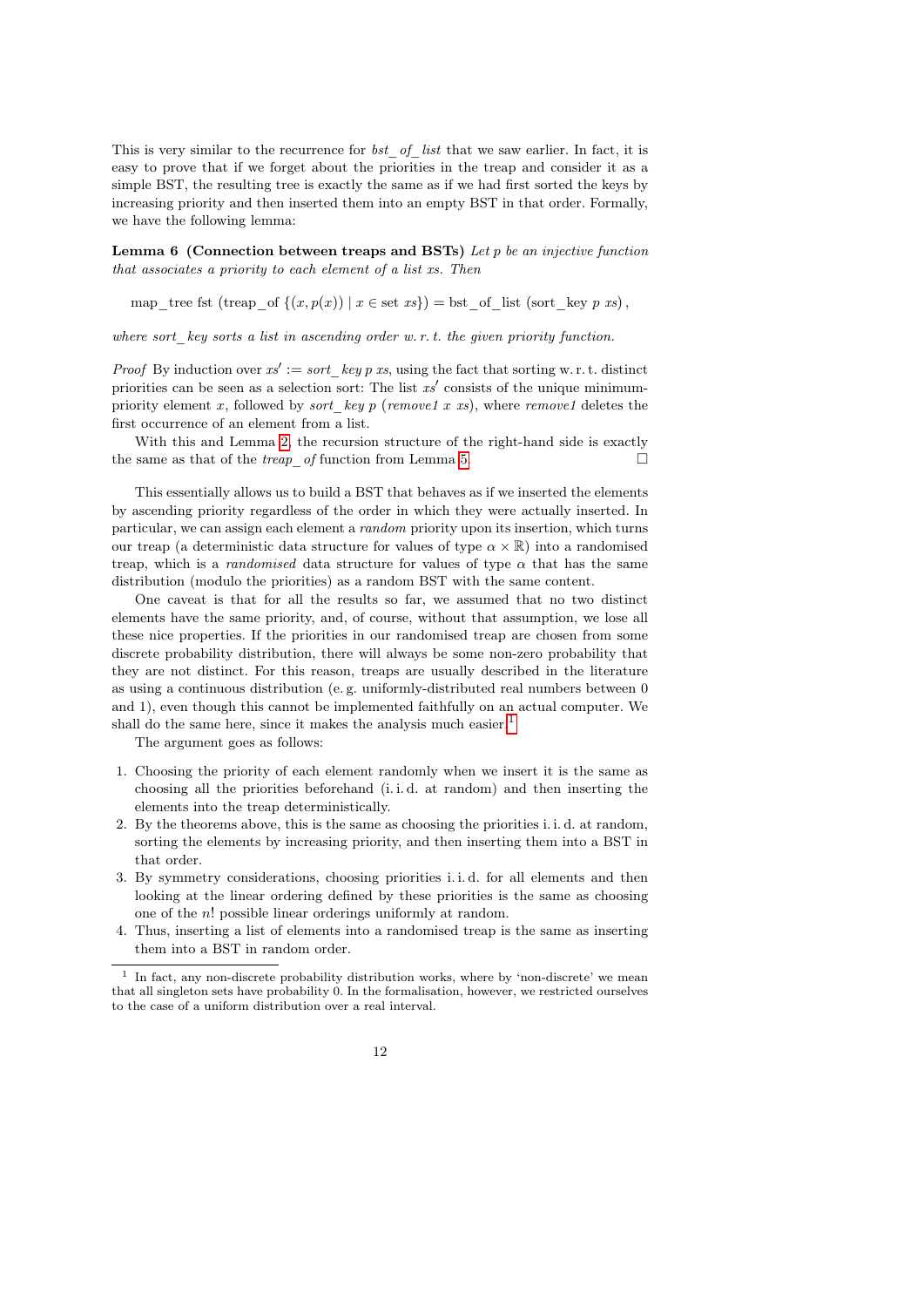#### 5.2 The Measurable Space of Trees

One complication when formalising treaps that is typically not addressed in pen-andpaper accounts is that since we will randomise over priorities, we need to talk about continuous distributions of trees, i.e. distributions of type  $(\alpha \times \mathbb{R})$  tree measure. For example, if we insert the element  $x$  into an empty treap with a priority that is uniformly distributed between 0 and 1, we get a distribution of trees with the shape  $\langle \langle , (x, p), \langle \rangle \rangle$ where  $p$  is uniformly distributed between 0 and 1.

In order to be able to express this formally, we need a way to lift some measurable space M to a measurable space  $\mathcal{T}(M)$  of trees with elements from M attached to their nodes. Formally, this  $\mathcal T$  is an endofunctor in the category of measurable spaces; it maps a measurable space of elements to a corresponding measurable space of binary trees over those elements. Of course, we cannot just pick any measurable space: for our treap operations to be well-defined, all the basic tree operations need to be measurable w. r. t.  $\mathcal{T}(M)$ ; in particular:

- the constructors Leaf and Node, i.e. we need  $\{Leaf\} \in \mathcal{T}(M)$  and Node must be  $\mathcal{T}(M) \otimes M \otimes \mathcal{T}(M)$ - $\mathcal{T}(M)$ -measurable
- the projection functions, i. e. selecting the value / left sub-tree / right sub-tree of a node; e. g. selecting a node's value must be  $(\mathcal{T}(M) \setminus \{ \langle \rangle \})-M$ -measurable
- primitively recursive functions involving only measurable operations must also be measurable; we will need this to e. g. show that the treap insertion operation is  $M \otimes B \otimes \mathcal{T}(M \otimes B)$ – $\mathcal{T}(M \otimes B)$ -measurable (where  $B$  is the Borel  $\sigma$ -algebra of  $\mathbb{R}$ ).<sup>[2](#page-12-0)</sup>

We can construct such a measurable space by taking the  $\sigma$ -algebra that is generated by certain cylinder sets: consider a tree whose nodes each have an M-measurable set attached to them. Then this tree can be 'flattened' into the set of trees of the same shape where each node has a single value from the corresponding set in  $t$  attached to it. Then we define  $\mathcal{T}(M)$  to be the measurable space generated by all these cylinder sets.

To make this more formal, consider the following definitions in Isabelle:

$$
\begin{aligned}\n\text{trees\_cyl} :: \alpha \text{ set tree} &\rightarrow \alpha \text{ tree set} \\
\text{trees\_cyl } \langle \rangle &= \{ \langle \rangle \} \\
\text{trees\_cyl } \langle L, X, R \rangle &= \bigcup_{l \in \text{trees\_cyl } L} \bigcup_{x \in X} \bigcup_{r \in \text{trees\_cyl } R} \{ \langle l, x, r \rangle \} \\
\end{aligned}
$$

tree sigma  $\therefore$   $\alpha$  measure  $\rightarrow \alpha$  tree measure

tree sigma  $M =$ sigma (trees (space M)) {trees cyl t  $| t \in$  trees (sets M)}

The function trees A simply returns the set of all trees where each node is restricted to having elements from A. The functions space and sets return the carrier set and the σ-algebra of a given measurable space, respectively. The function sigma A Σ constructs a measurable space with the given carrier set  $A$  and the  $\sigma$ -algebra generated by the set Σ. [3](#page-12-1)

<span id="page-12-0"></span><sup>&</sup>lt;sup>2</sup> To be more precise, we need the ' $\lt'$ ' operation on M to be measurable w.r.t. M for this to work. In our case, this will not be an issue, since we only have finitely many elements to insert into our tree so that we can choose the carrier of  $M$  to be finite. Then, we can always use the discrete (or power set)  $\sigma$ -algebra  $2^M$ , for which all functions are measurable.

<span id="page-12-1"></span><sup>&</sup>lt;sup>3</sup> Some readers may wonder why *tree\_sigma* operates on the *measure* type – which we introduced before as the type for measure spaces – even though it abstractly operates on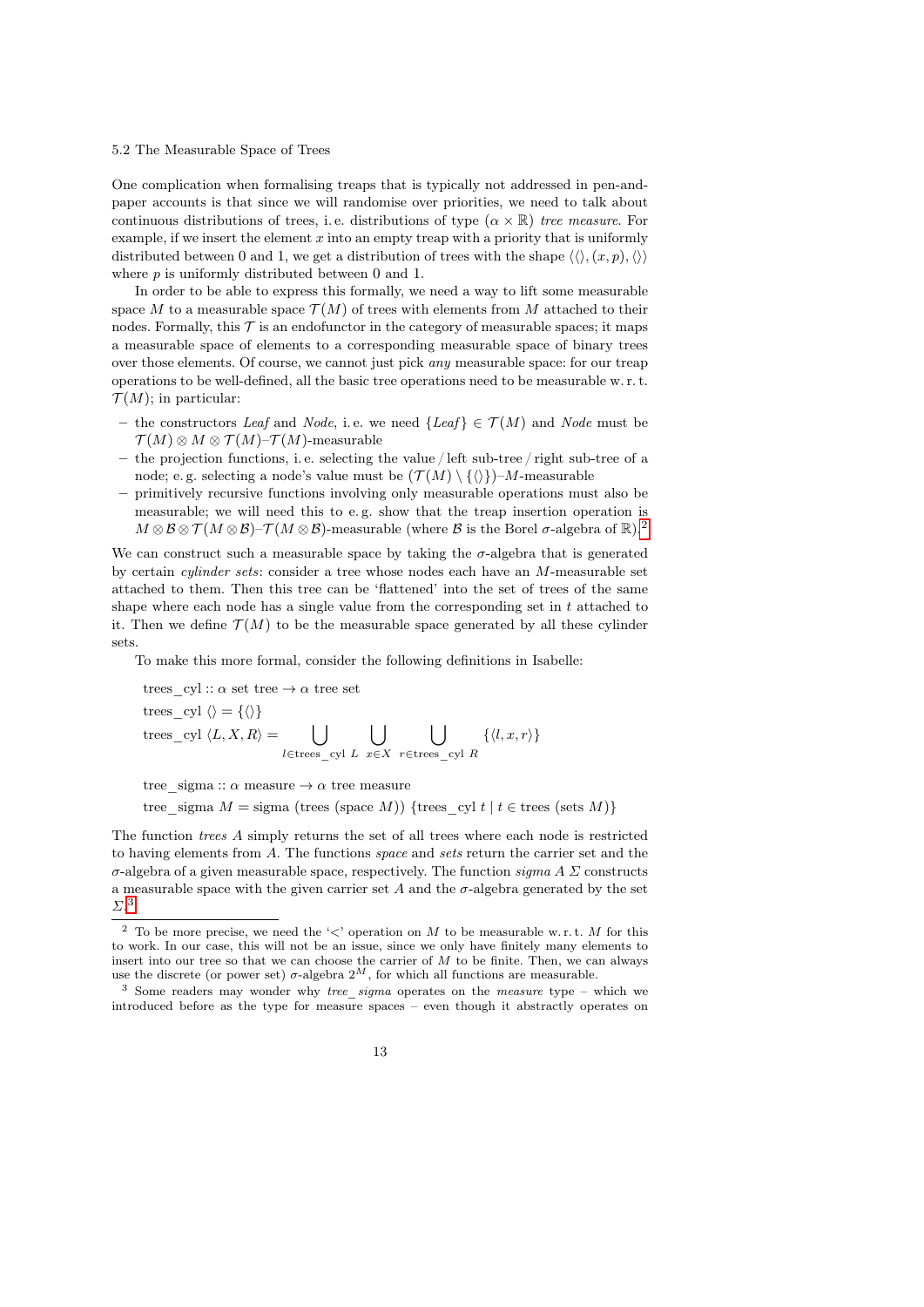The function trees  $\,$  cyl constructs a cylinder set; it performs the above-mentioned 'flattening'.<sup>[4](#page-13-0)</sup> The function *trees* sigma then corresponds to the functor  $\mathcal{T}$ ; it simply constructs the  $\sigma$ -algebra generated by all the cylinder sets.

Given these definitions, proving that all the above-mentioned operations are indeed measurable is then straightforward, albeit somewhat tedious.

### 5.3 Randomisation

Having taken care of the measure-theoretic background, we can now talk about randomised treaps. In order to achieve a good height distribution on average, the priorities of a treap must be random and independent of one another. In practice, we do not know how many elements will be inserted into the tree in advance, so we need to draw the priority to assign to an element when we insert it. Consequently, insertion is now a randomised operation.

# Definition 7 (Randomised insertion into a treap)

rins  $\therefore \alpha \to \alpha$  treap  $\to \alpha$  treap measure rins  $x \, t =$ **do**  $\{p \leftarrow \text{uniform} \text{ measure } \{0 \dots 1\}; \text{ return (ins } x \, p \, t)\}\$ 

Since we would like to analyse what happens when we insert a large number of elements into an initially empty treap, we also define the following 'bulk insert' operation that inserts a list of elements into the treap from left to right:

> rinss ::  $\alpha$  list  $\rightarrow \alpha$  treap  $\rightarrow \alpha$  treap measure rinss  $[ \ ] t =$ return t rinss  $(x \# xs) t =$ **do**  $\{t' \leftarrow$  rins x t; rinss xs t'}

Note that, from now on, we will again assume that all of the elements that we insert are distinct. This is not really a restriction, since inserting duplicate elements does not change the tree, so we can just drop any duplicates from the list without changing the result. Similarly, the uniqueness property of treaps means that after deleting an element, the resulting treap is exactly the same as if the element had never been inserted in the first place, so even though we only analyse the case of insertions without duplicates, this extends to any sequence of insertion and deletion operations (although we do not show this explicitly).

The main result shall be that after inserting a certain number of distinct elements into the treap and then forgetting their priorities, we get a BST that is distributed identically to a random BST with the same elements, i. e. the treap behaves as if we had inserted the elements in random order. Formally, this can be expressed like this:

# Theorem 4 (Connecting randomised treaps to random BSTs)

distr (rinss xs  $\langle \rangle$ ) (map tree fst) = rbst (set xs)

measurable spaces, not measure spaces. The reason for this is simply that, for convenience, Isabelle's probability theory library identifies measurable spaces with measure spaces where the measure function is the constant-zero function.

<span id="page-13-0"></span> $4$  Readers familiar with Haskell might find this easier to visualise by thinking of trees\_cyl as the sequence operation in the Set monad, i.e. sequence :: Tree (Set a)  $\rightarrow$  Set (Tree a).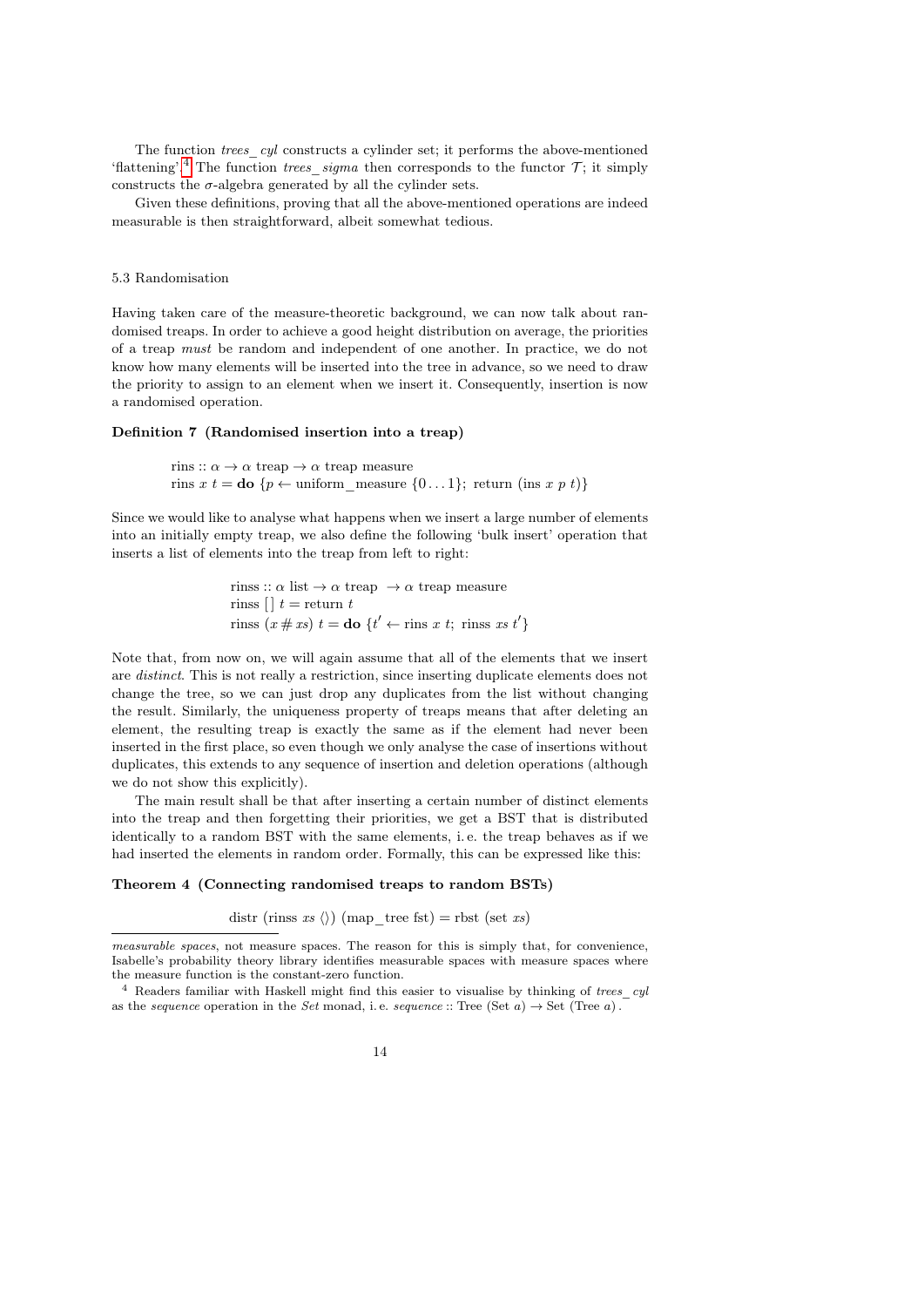*Proof* Let U denote the uniform distribution of real numbers between 0 and 1 and  $\mathcal{U}^A$ denote a vector of i. i. d. distributions  $\mathcal{U}$ , indexed by  $A$ :

 $\mathcal{U}:=\operatorname{uniform\_measure} \ \{0 \dots 1\} \qquad \mathcal{U}^{A}:=\bigotimes_{A} \mathcal{U}$ 

The first step is to show that our bulk-insertion operation *rinss* is equivalent to first choosing random priorities for all the elements at once and then inserting them all (with their respective priorities) deterministically:

rinss 
$$
xs t = \text{distr } \mathcal{U}^{\text{set } xs} \text{ (}\lambda p \text{. foldl } \text{ (}\lambda t \text{ } x \text{. ins } x \text{ (}p(x) \text{) } t \text{) } t \text{ } xs \text{)}
$$
  
=  $\text{distr } \mathcal{U}^{\text{set } xs} \text{ (}\lambda p \text{. treap } \text{ of } \text{[(}x, p(x) \text{) } | \text{ } x \leftarrow xs \text{]}$ 

The first equality is proved by induction over xs, pulling out one insertion in the induction step and moving the choice of the priority to the front. This is intuitively obvious, but the formal proof is nonetheless rather tedious, mostly because of the issue of having to prove measurability in every single step. The second equality follows from the uniqueness of treaps.

Next, we note that the priority function returned by  $\mathcal{U}^{\text{set }xs}$  is almost surely injective, so we can apply Lemma [6](#page-11-1) and get, all in all:

$$
\begin{aligned}\n\text{distr (rinss } \, xs \, \langle \rangle) \, \left( \text{map\_tree \, fst} \right) &= \\
\text{distr } \mathcal{U}^{\text{set } xs} \, \left( \lambda p. \, \text{bst\_of\_list} \, \left( \text{sort\_key } p \, \, xs \right) \right)\n\end{aligned}
$$

The next key lemma is the following, which holds for any finite set A:

distr  $\mathcal{U}^A$  (linorder from keys A) = uniform measure (linorders on A)

This essentially says that choosing priorities for all elements of A and then looking at the ordering on A that these priorities induce will give us the uniform distribution on all the  $|A|!$  possible linear ordering relations on A. In particular, this means that the resulting order will be linear with probability 1, i. e. the priorities will almost surely be injective. The proof of this is a simple symmetry argument: given any two linear orderings R and R' of A, we can find some permutation  $\pi$  of A that maps R' to R. However,  $\mathcal{U}^{A}$  is stable under permutation. Therefore, R and R' have the same probability, and since this holds for all  $R, R'$ , the distribution must be the uniform distribution.

This brings us to the last step: Proving that sorting our list of elements by random priorities and then inserting them to a BST is the same as inserting them in random order (in the sense of inserting them in the order given by a randomly-permuted list):

$$
distr \mathcal{U}^{set xs} (\lambda p. \text{bst_of_list } (sort\_key p xs)) =
$$
  
distr (uniform\_meansure (permutations\_of\_set (set xs)))  $bst_of_list$ 

Here we use the fact that priorities chosen uniformly at random induce a uniformly random linear ordering, and that sorting a list with such an ordering produces permutations of that list uniformly at random. The proof of this involves little more than rearranging and using some obvious lemmas on *sort* key etc. Now the right-hand side is exactly the definition of a random BST (up to a conversion between pmf and measure), which concludes the proof.  $\hfill \square$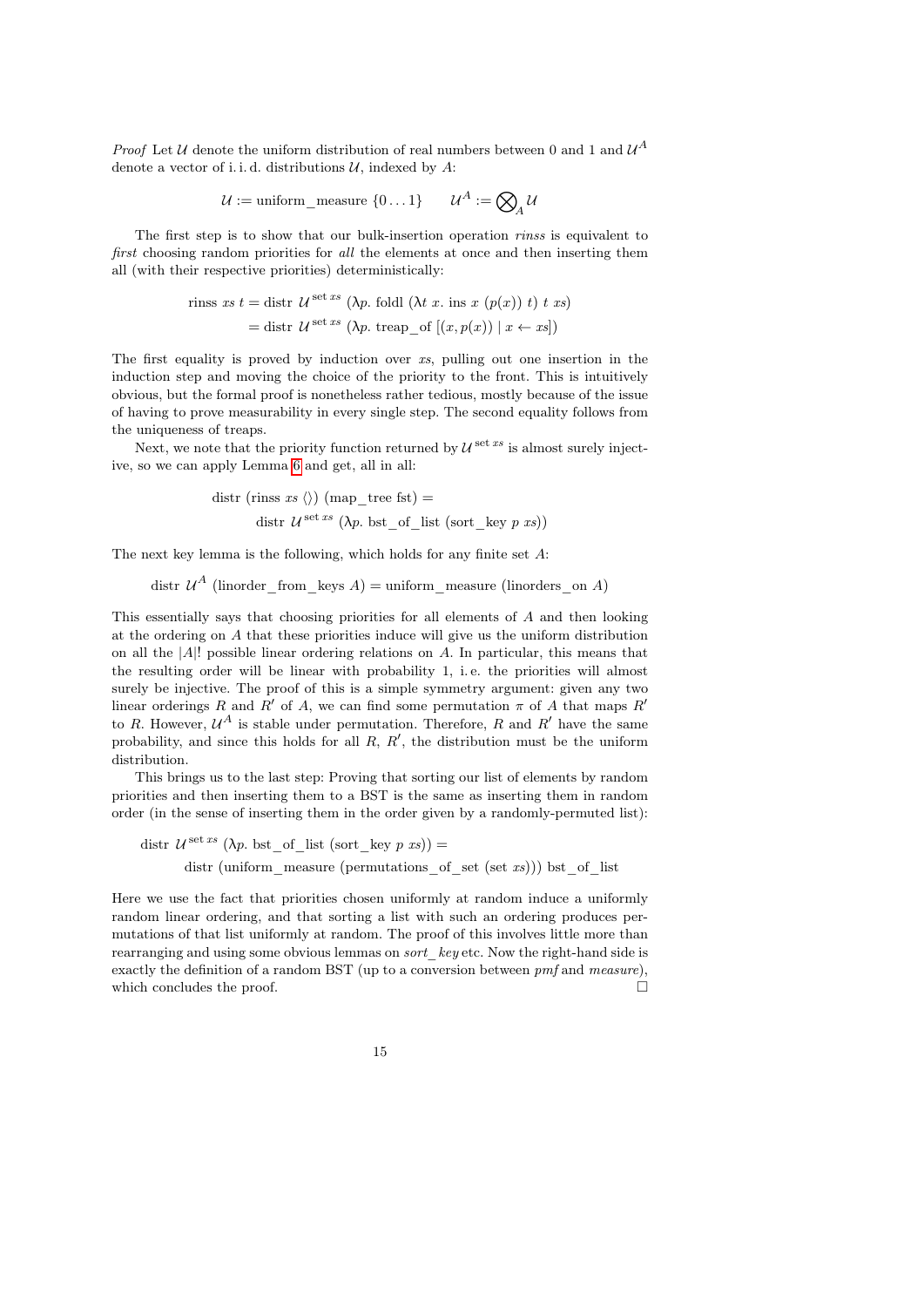In the real world, generating ideal real numbers at random as we assumed is, of course, impractical. One solution would be to generate the random real numbers as lazy infinite bit sequences (i. e. toss a coin for every bit, but only when that bit is actually needed to decide the result of a comparison operation). This would be a faithful implementation of the randomised treaps as discussed above. However, formalising this did not seem very interesting to us.

Another, simpler solution would be to use integers from a finite range as priorities. This is not a faithful implementation, but Seidel and Aragon themselves already provided an analysis of this that suggests that if the integer range is reasonably large, the randomised treaps still work almost as intended. The analysis is quite involved, which is why we decided it would be out of scope for this project.

#### 6 Randomised BSTs

Another approach to use randomisation in order to obtain a tree data structure that behaves essentially like a random BST irrespectively of the order of insertion are the Randomised BSTs introduced by Martinez and Roura [\[27\]](#page-28-3). We will call them MR trees from now on. The key difference between randomised treaps and MR trees is the following:

In treaps, the randomness lies in the priorities associated with each entry. This priority is chosen once for each key and never modified. The algorithms that operate on the tree itself (insertion, deletion, etc.) are completely deterministic; their randomness comes only from the random priorities that were chosen in advance.

In MR trees, on the other hand, there is no extra information associated to the nodes. The randomness is introduced through coin flips in every recursive step of the tree operations (insertion, deletion, etc). Unlike with treaps, the results of these random choices are not stored in the tree at all (although they do, of course, influence the structure of the resulting tree). Another key difference is that, seeing as they are coin flips, the random choices that are made are discrete.

Note that while we said above that MR trees do not contain any additional new information, it is necessary to add cached information for an efficient implementation: the precise coin weights at each step depend on the total number of nodes in the current sub-tree. Since this number takes linear time to compute and we are aiming for logarithmic time, it needs to be cached in each node. However, unlike with treaps, this can be ignored completely in the correctness analysis of the algorithm. It could easily be added in a refinement step later.

On an abstract level, we can therefore simply see MR trees as normal BSTs. All operations on MR trees work correctly on any BST, but they additionally have the property that if the input trees are random BSTs, the output tree is also a random BST. This gives us two correctness properties for each operation: a deterministic one and a probabilistic one. The former is trivial to show in all cases, whereas the latter usually requires some lengthy (but fairly straightforward) manipulations in the Giry monad.

Let us now first look at the implementation of the operations themselves. For a more didactic and informal introduction, we refer the reader to the original presentation by Martinez and Roura [\[27\]](#page-28-3). While Martinez and Roura present the algorithms in a C-like imperative style, we will again show them in a functional Giry-monad presentation that is very close to the definitions in Isabelle.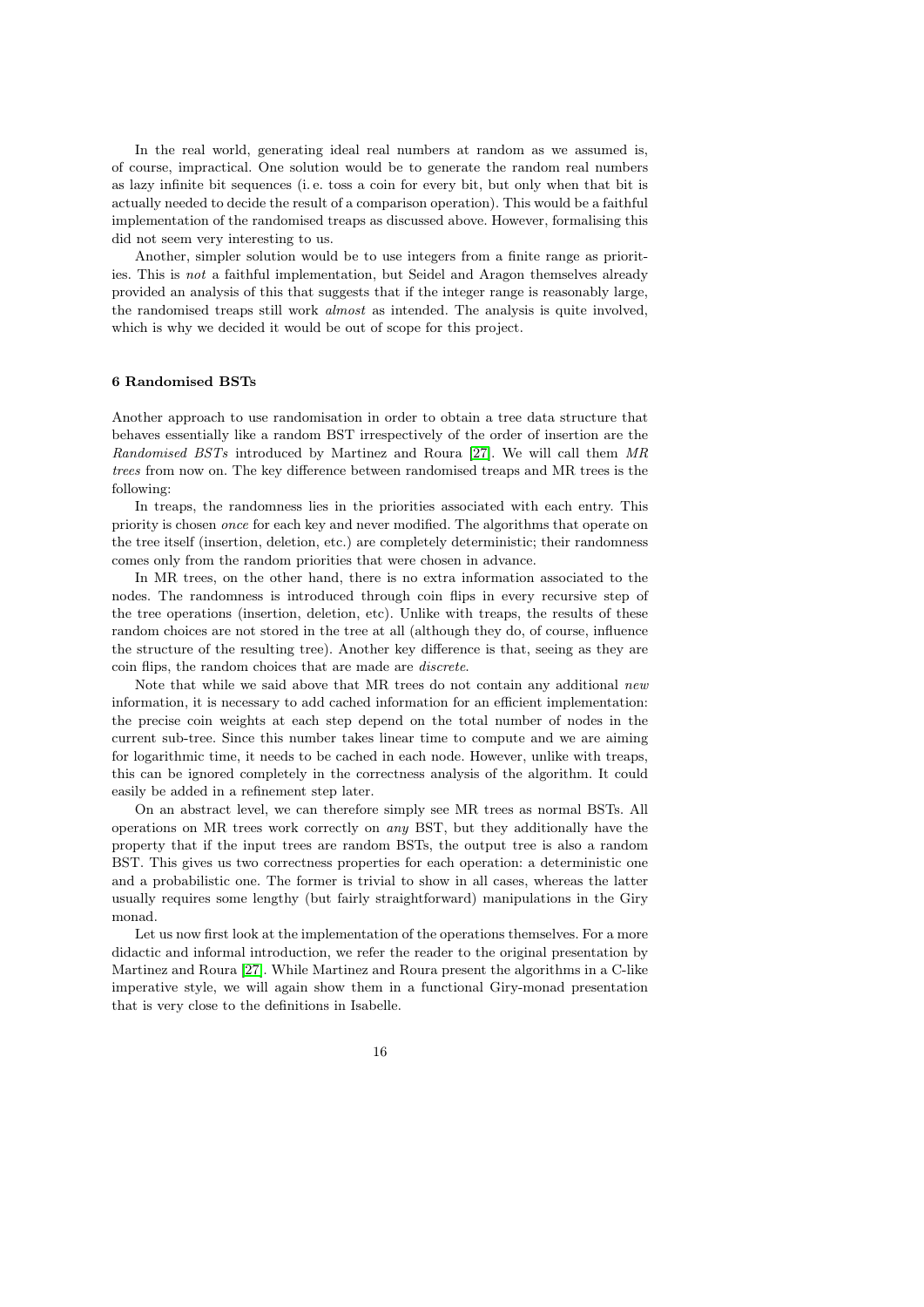# 6.1 Auxiliary Operations

Following Martinez and Roura, we first need to define three auxiliary functions to split and join BSTs.

### 6.1.1 Splitting

The first function splits a BST into two halves w.r.t. a key  $x$  that may or may not be in the tree:

# Definition 8 (Splitting a BST)

```
split bst :: \alpha \rightarrow \alpha tree \rightarrow \alpha tree \times \alpha tree
split bst x \langle \rangle = (\langle \rangle, \langle \rangle)split bst x \langle l, y, r \rangle =if y < x then
         let (t_1, t_2) = split bst x r in (\langle l, y, t1 \rangle, t_2)else if y > x then
         let (t_1, t_2) = split bst x l in (t_1, \langle t_2, y, r \rangle)else (l, r)
```
Theorem 5 (Correctness of Splitting) The deterministic correctness property here simply means that if this function is applied to a BST, it returns a pair of BSTs consisting of all the elements that are strictly smaller (resp. strictly greater) than x. In Isabelle notation:

### theorem

assumes bst t and split bst  $x t = (l, r)$ shows bst l and set\_tree  $l = \{y \in \text{set\_tree} \ t \mid y < x\}$  and bst r and set\_tree  $r = \{y \in \text{set\_tree } t \mid y > x\}$ 

The probabilistic correctness property states that if the function is applied to a random BST, it will again return a pair of two independent random BSTs:

> map pmf (split bst x) (rbst A) = pair\_pmf (rbst  $\{y \in A \mid y < x\}$ ) (rbst  $\{y \in A \mid y > x\}$ )

### 6.1.2 Joining

Next, we define a kind of inverse operation for *split* bst that computes the union of two BSTs  $t_1$  and  $t_2$  under the precondition that all values in  $t_1$  are strictly smaller than those in  $t_2$ . The idea is essentially to build up the tree top-down, tossing a weighted coin in each step to determine whether to insert a branch from  $t_1$  or from  $t_2$  as the next element:

### Definition 9 (Joining two MR trees)

<span id="page-16-0"></span>mrbst join ::  $\alpha$  tree  $\rightarrow \alpha$  tree  $\rightarrow \alpha$  tree pmf mrbst join  $\langle \rangle t_2$  = return  $t_2$ mrbst\_join  $t_1 \langle \rangle$  = return  $t_1$ mrbst join  $t_1$   $t_2$  =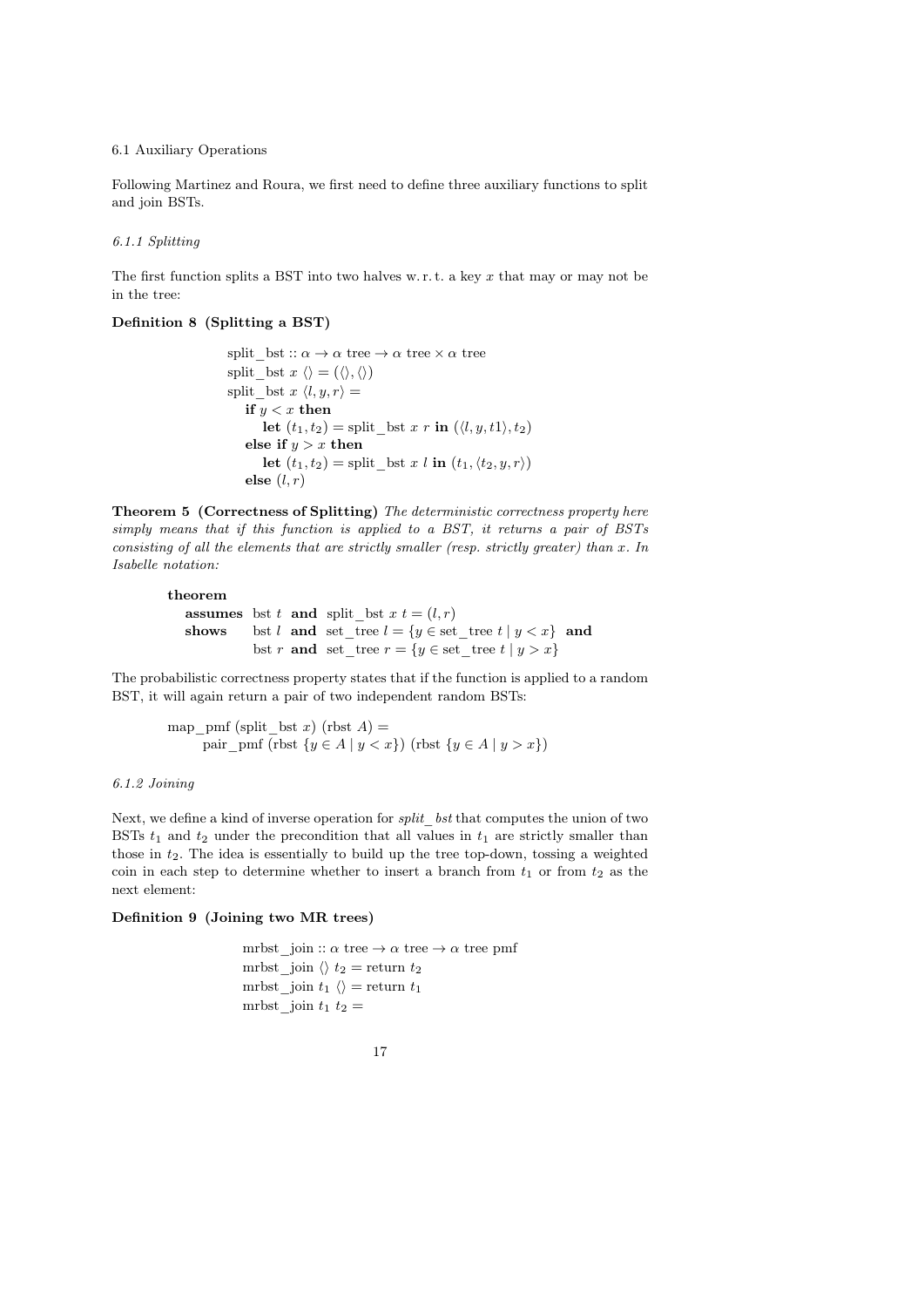$$
\mathbf{do} \left\{ \begin{array}{c} \mathbf{do} \left\{ \begin{array}{c} |t_1| \\ b \leftarrow \text{bernoulli\_pmf} \end{array} \left( \frac{|t_1|}{|t_1| + |t_2|} \right) \right. \right. \\ \text{if } b \text{ then } \mathbf{do} \left\{ \begin{array}{c} | \mathbf{te} \left( l, x, r \right) = t_1 \\ r' \leftarrow \text{mrbst\_join } r \ t_2 \end{array} \right. \\ \text{return } \left\langle l, x, r' \right\rangle \end{array} \right\}
$$
\n
$$
\text{else } \mathbf{do} \left\{ \begin{array}{c} \text{let } \left\langle l, x, r \right\rangle = t_2 \\ l' \leftarrow \text{mrbst\_join } t_1 \ l \end{array} \right. \\ \text{return } \left\langle l', x, r \right\rangle \end{array}
$$

Theorem 6 (Correctness of Joining) The deterministic correctness theorem for mrbst join is:

### theorem

assumes  $t \in \text{set\_pmf}$  (mrbst\_join  $t_1$   $t_2$ ) and bst  $t_1$  and bst  $t_2$ assumes  $\forall x \in \text{set}$ \_tree  $t_1$ .  $\forall y \in \text{set}$ \_tree  $t_2$ .  $x < y$ shows bst t and set tree  $t =$  set tree  $t_1 \cup$  set tree  $t_2$ 

The probabilistic theorem is:

#### theorem

assumes  $∀x∈A. ∀y∈B. x < y$ shows do  $\{t_1 \leftarrow \text{rbst } A; t_2 \leftarrow \text{rbst } B; \text{ mrbst\_join } t_1 t_2\} = \text{rbst } (A \cup B)$ 

From now on, we will not print the deterministic correctness theorems anymore since they are always analogous to the probabilistic ones and not very interesting.

### 6.1.3 Pushdown

mrbst join is an inverse operation to split bst x if x is not present in the tree. However, we will also need an inverse operation for the case that  $x$  is present in the tree. Following Roura & Martinez, this operation is called  $mrbst\_push\_down \, l \, x \, r$ . The situation where it is used can also be thought of like this: as we have noted before (in Lemma [3\)](#page-7-1), the distribution  $rbst$   $A$  for a non-empty set  $A$  can be decomposed like this:

<span id="page-17-1"></span>
$$
\text{do } \{x \leftarrow \text{pmf\_of\_set } A; \ l \leftarrow \text{rbst } \{y \in A \mid y < x\};
$$
\n
$$
r \leftarrow \text{rbst } \{y \in A \mid y > x\}; \text{ return } \langle l, x, r \rangle\} \tag{1}
$$

Now suppose we do *not* choose  $x$  at random, but rather do the above for a fixed  $x$ , i.e. we know what the root is, but the rest is random:

<span id="page-17-0"></span>
$$
\mathbf{do} \{l \leftarrow \text{rbst} \{y \in A \mid y < x\}; \ r \leftarrow \text{rbst} \{y \in A \mid y > x\}; \ \text{return} \langle l, x, r \rangle\} \tag{2}
$$

The purpose of mrbst push down is then to transform the 'almost random BST' distribution described by [\(2\)](#page-17-0) into the 'proper random BST' distribution described by [\(1\)](#page-17-1). In a sense, mrbst push down allows us to forget what the root is.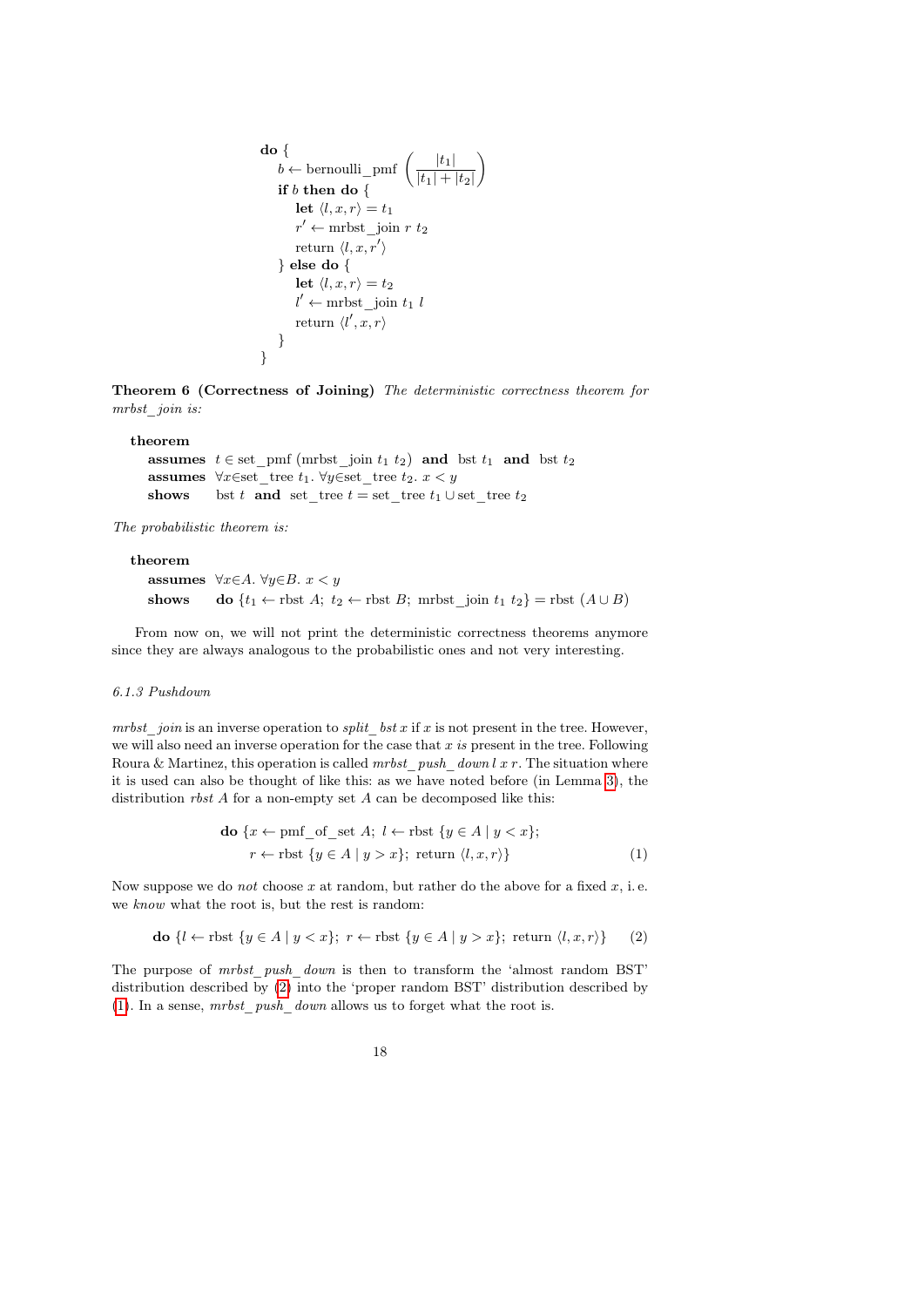The definition of  $mrbst\_push\_down$  is similar to  $mrbst\_join$  except that we now have a three-way split: In every step, we toss a weighted 'three-sided coin' to determine whether to insert a branch from  $l$ , a branch from  $r$ , or  $x$  itself (which stops the recursion):

# Definition 10 (Pushdown of MR trees)

```
mrbst_push_down :: \alpha tree \rightarrow \alpha \rightarrow \alpha tree \rightarrow \alpha tree pmf
mrbst push down l x r =do {
        k \leftarrow \text{pmf} of set \{0 \dots |l| + |r|\}if k < |l| then do {
            let \langle ll, y, lr \rangle = lr' \leftarrow mrbst push down lr x rreturn \langle ll, y, r'\rangle} else if k < |l| + |r| then do {
            let \langle rl, y, rr \rangle = rl' \leftarrow mrbst push down l x r lreturn \langle l', y, rr \rangle} else return \langle l, x, r \rangle}
```
Theorem 7 (Correctness of Pushdown)

```
theorem
   assumes ∀y∈A. y < x and ∀y∈B. y > xshows do \{l \leftarrow \text{rbst } A; r \leftarrow \text{rbst } B; \text{mrbst } \text{push } \text{ down } l \ x \ r\} =rbst ({x} \cup A \cup B)
```
# 6.2 Main Operations

We now turn towards the main operations: insertion, deletion, union, intersection, and difference. We begin with the last two.

# 6.2.1 Intersection and Difference

Unlike Martinez & Roura, we have unified intersection and difference of two MR trees into a single algorithm in order to avoid a duplication of proofs. The definition is fairly simple and uses the auxiliary operations we have defined so far:<sup>[5](#page-18-0)</sup>

# Definition 11 (Intersection and Difference of MR Trees)

mrbst inter diff :: bool  $\rightarrow \alpha$  tree  $\rightarrow \alpha$  tree  $\rightarrow \alpha$  tree pmf mrbst inter diff b  $\langle \rangle t_2 =$  return  $\langle \rangle$ mrbst inter diff b  $\langle l_1, x, r_1 \rangle$  t<sub>2</sub> =

<span id="page-18-0"></span><sup>&</sup>lt;sup>5</sup> Note that for efficient implementation, the test  $x \in t_2$  does not actually have to traverse the tree again; one can simply modify split bst such that it also returns (at no extra cost) a Boolean indicating whether the key x was in the tree or not. This is also how it is defined in Isabelle.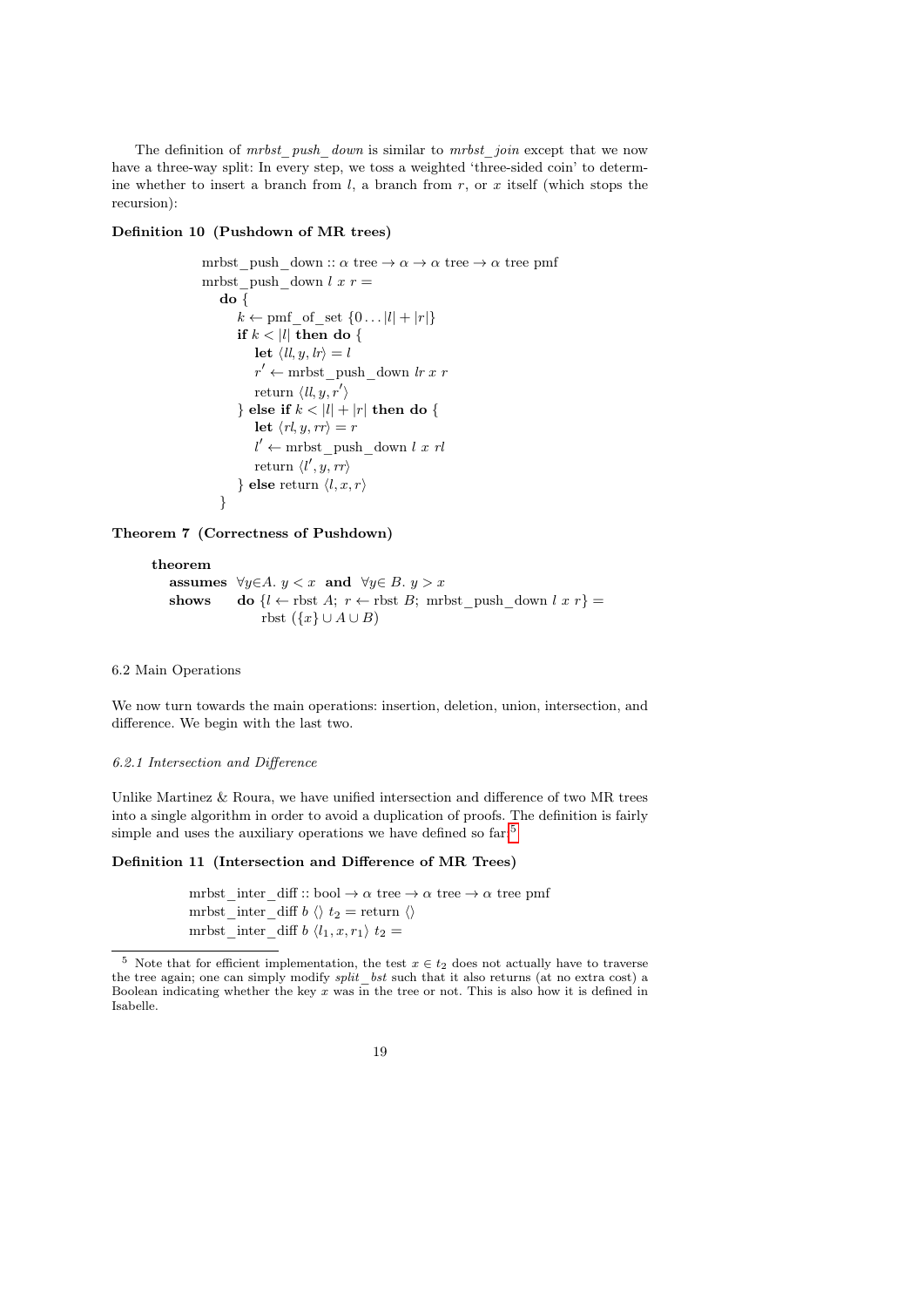```
do {
   let (l_2, r_2) = split bst x t<sub>2</sub>
   l ← mrbst inter diff b l_1 l_2r \leftarrow mrbst inter diff b r_1 r<sub>2</sub>
   if (x \in t_2) = b then return \langle l, x, r \rangle else mrbst join l r
}
```
Choosing  $b :=$  True yields the intersection of  $t_1$  and  $t_2$ ; choosing  $b :=$  False yields their difference.

### Theorem 8 (Correctness of Intersection and Difference)

do  $\{t_1 \leftarrow \text{rbst } A; t_2 \leftarrow \text{rbst } B; \text{ mrbst} \text{ inter diff True } t_1 t_2\} = \text{rbst } (A \cap B)$ do  $\{t_1 \leftarrow \text{rbst } A; t_2 \leftarrow \text{rbst } B; \text{ mrbst } \text{ inter } \text{ diff } \text{False } t_1 t_2\} = \text{rbst } (A \setminus B)$ 

### 6.2.2 Union

The union of two MR tree is somewhat trickier to define:

# Definition 12 (Union of MR trees)

```
mrbst union :: \alpha tree \rightarrow \alpha tree \rightarrow \alpha tree pmf
mrbst union \langle \rangle t_2 = return t_2mrbst union t_1 \langle \rangle = return t_1mrbst\_union t_1 t_2 =do {
         let \langle l_1, x, r_1 \rangle = t_1 and \langle l_2, x, r_2 \rangle = t_2b \leftarrow bernoulli pmf \left(\frac{|t_1|}{|t_1|+1}\right)\frac{|t_1|}{|t_1|+|t_2|}if b then do \{let (l'_2, r'_2) = \text{split} bst x t<sub>2</sub>
              l \leftarrow \text{mrbst\_union} \ l_1 \ l'_2r \leftarrow \text{mrbst\_union} \ r_1 \ r_2'return \langle l, x, r \rangle} else do {
              let (l'_1, r'_1) = \text{split} bst y t<sub>1</sub>
              l \leftarrow \text{mrbst\_union } l'_1 \ l_2r \leftarrow \text{mrbst\_union } r'_1 r_2if y \in t_1 then mrbst push down l y r else return \langle l, y, r \rangle}
    }
```
# Theorem 9 (Correctness of Union)

do  $\{t_1 \leftarrow \text{rbst } A; t_2 \leftarrow \text{rbst } B; \text{mrbst} \text{ union } t_1 t_2\} = \text{rbst } (A \cup B)$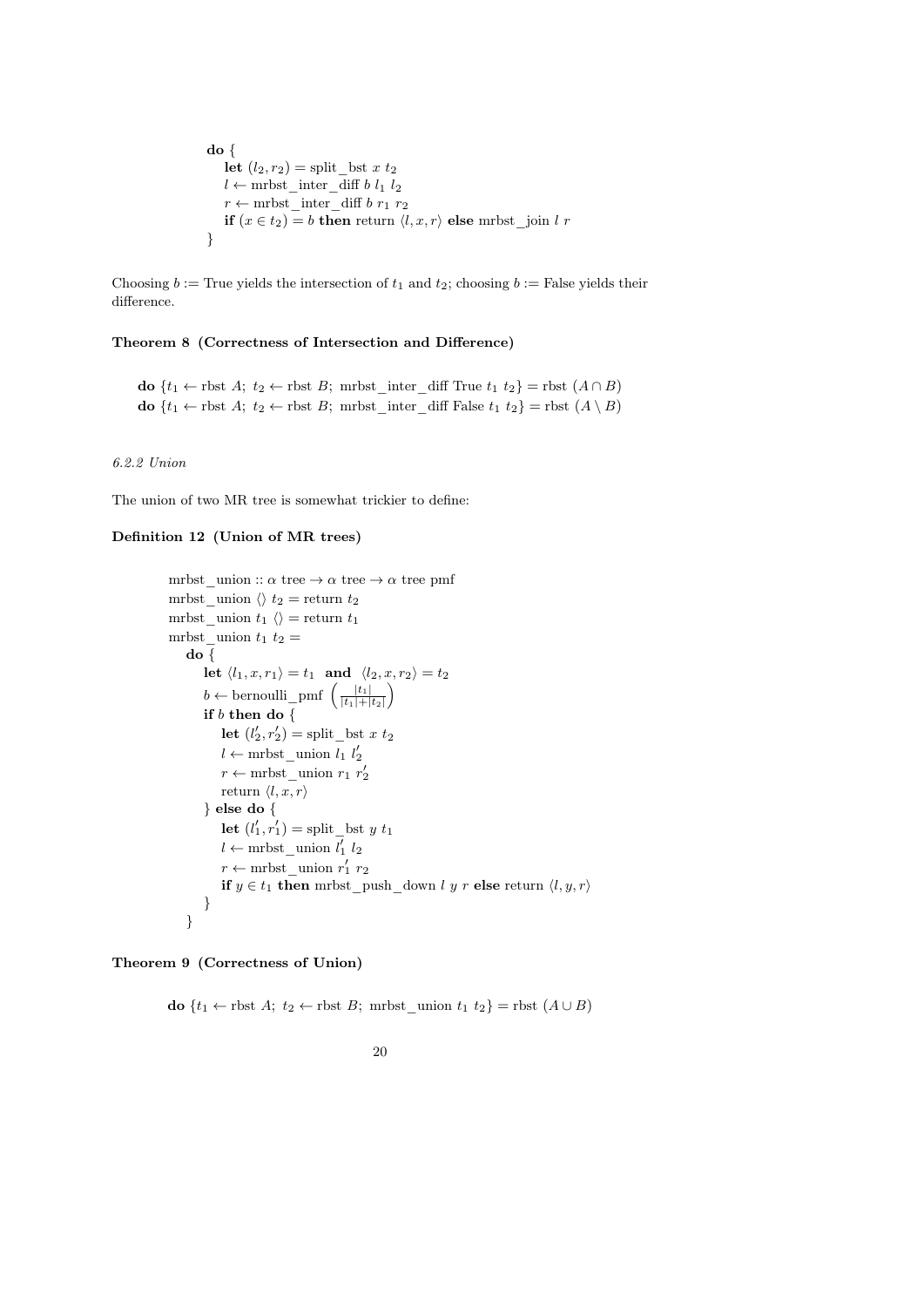#### 6.2.3 Derived Operations

We omit the definitions of the insertion and deletion algorithms here since they are just specialised and 'inlined' versions of the union and difference algorithms with the first (resp. second) input taken to be a singleton tree  $\langle \langle \rangle, x, \langle \rangle$ . This is also how the correctness of insertion and deletion was shown in Isabelle: The algorithms were defined recursively just like given by Roura & Martinez. Then, we show

> mrbst insert x t = mrbst union  $\langle \langle \rangle, x, \langle \rangle \rangle$  t mrbst\_delete x t = mrbst\_inter\_diff False  $t \langle \langle \rangle, x, \langle \rangle \rangle$

by a straightforward (and fully automatic) induction, so that the correctness results for mrbst union and mrbst inter diff carry over directly.

#### 6.3 Proofs

The correctness proofs are all fairly straightforward and – safe for one exception that we will discuss later – purely compositional. By compositional, we mean that one simply rearranges and rewrites parts of the expression on the left-hand side until one reaches the right-hand side, as opposed to proving equality by a 'brute force' computation of the probabilities. This compositional nature makes the proofs much easier to follow. Indeed, although the declarative nature of Isabelle's proof language Isar and the large subexpressions that occur make them rather large, the Isabelle proofs are fairly readable and comparable to a detailed pen-and-paper proof of the same statement.

The key ingredients in the proofs are again the recurrence equation for rbst (Lemma [3\)](#page-7-1) and the fact that choosing uniformly at random from a disjoint union  $A \cup B$  can be replaced by tossing a coin weighted with  $\frac{|A|}{|A|+|B|}$  and then choosing uniformly at random either from  $A$  (for heads) or from  $B$  (for tails), i.e.:

**Lemma 7** Let  $A \cap B = \emptyset$ ,  $A \cup B \neq \emptyset$ , and define  $p := \frac{|A|}{\|A\| + \|B\|}$  $\frac{|A|}{|A|+|B|}$ . Then:

<span id="page-20-0"></span>pmf of set  $(A \cup B) =$ **do** {b ← bernoulli pmf p; if b then pmf\_of\_set A else pmf\_of\_set B}

Proof By extensionality (i. e. computing the probabilities of each side).

Similarly, a uniform random choice from a disjoint union of three sets A, B, and C can be replaced by choosing a number k between 0 and  $|A| + |B| + |C| - 1$  and then distinguishing the three cases  $k < |A|$ ,  $|A| \le k < |A| + |B|$ , and  $k \ge |A| + |B|$ .

Apart from this, the proofs are mostly a matter of rearranging in the Giry monad using the basic monad laws in addition to commutativity

do  $\{x \leftarrow A; y \leftarrow B; C x y\} =$ do  $\{y \leftarrow B; x \leftarrow A; C x y\}$ 

and the absorption property

do  $\{x \leftarrow A; B\} = B$  (if B does not depend on x)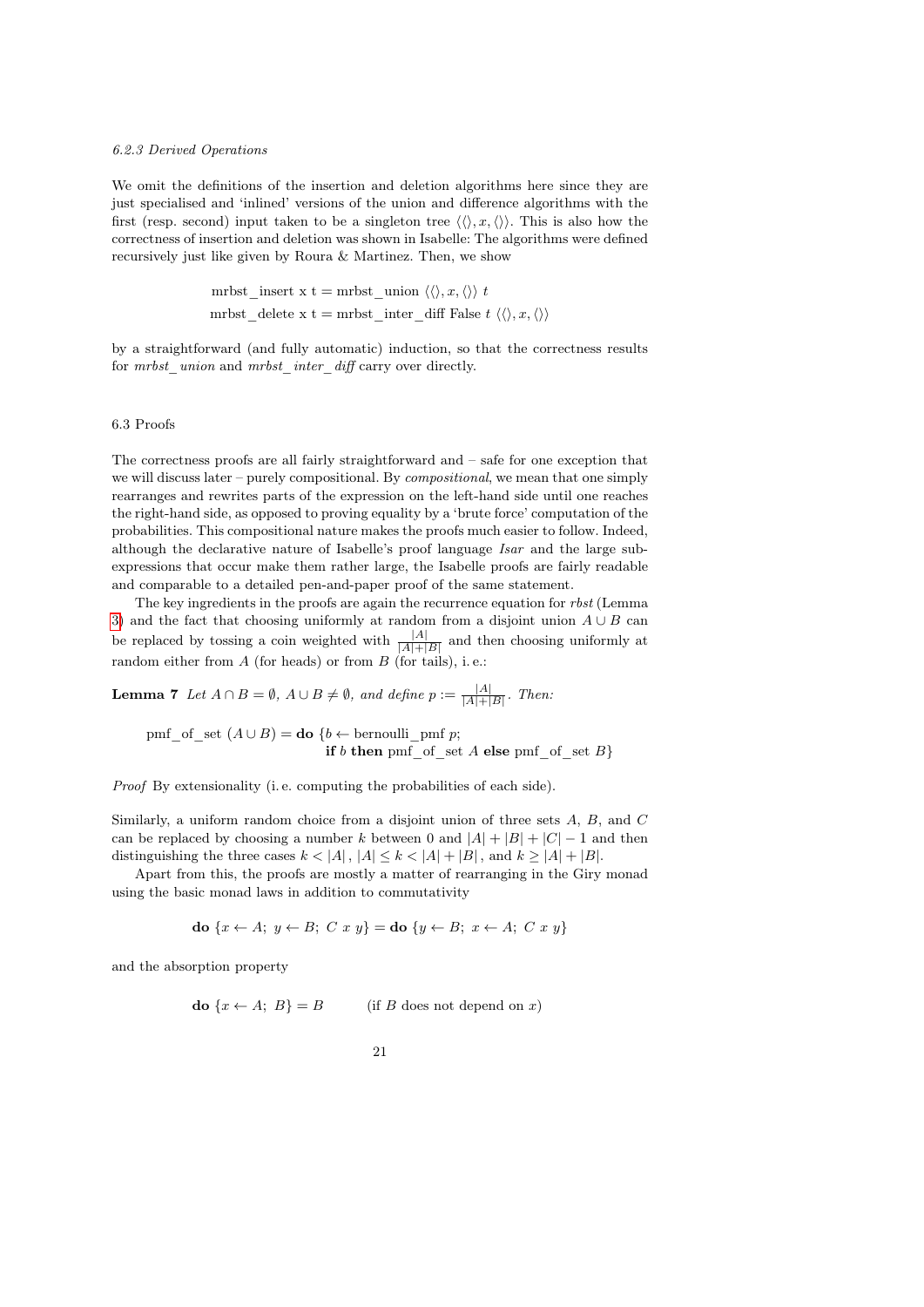### 6.3.1 Correctness Proof for 'Join'

As a representative example, we will show the proof for the joining operation here. The other proofs all follow a very similar approach and are very straightforward.

Proof The proof is an induction following the recursive definition of *mrbst* join. The base cases are trivial; in the induction step, we have to show

rbst  $(A \cup B) =$ **do**  $\{t_1 \leftarrow$  rbst  $A; t_2 \leftarrow$  rbst  $B;$  mrbst join  $t_1 t_2\}$ 

for non-empty sets  $A$  and  $B$  where all elements of  $A$  are strictly smaller than all elements of B. We will show this by successively rewriting the right-hand side: Let us define  $p := \frac{|A|}{|A|+1}$  $\frac{|A|}{|A|+|B|}$  and note that  $|t_1|=|A|$  and  $|t_2|=|B|$ . We then unfold one step of the definition of *mrbst* join (see Definition [9\)](#page-16-0) and note that the right-hand side simplifies to:

```
do {
    t_1 \leftarrowrbst A; t_2 \leftarrowrbst B; b \leftarrow bernoulli pmf p
    if b then do {
          let \langle l, x, r \rangle = t_1; r' \leftarrow \text{mrbst\_join } r \ t_2; return \langle l, x, r' \rangle} else do {
          let \langle l, x, r \rangle = t_2; l' \leftarrow \text{mrbst\_join } t_1 \; l; return \langle l', x, r \rangle}
}
```
Using distributivity of if and commutativity, we obtain:

```
b \leftarrow bernoulli pmf p
if b then do {
     t_1 \leftarrow rbst A; let \langle l, x, r \rangle = t_1;t_2 \leftarrow \text{rbst } B; \ r' \leftarrow \text{mrbst\_join } r \ t_2; \ \text{return } \langle l, x, r' \rangle} else do {
    t_2 \leftarrow rbst B; let \langle l, x, r \rangle = t_2;
      t_1 \leftarrow \text{rbst } A; \; l' \leftarrow \text{mrbst\_join } t_1 \; l; \; \text{return } \langle l', x, r \rangle}
```
Using the recurrence relation for rbst (Lemma [3\)](#page-7-1), we obtain:

 $b \leftarrow$  bernoulli pmf p if  $b$  then do {  $x \leftarrow \text{pmf}$  of set  $A; l \leftarrow \text{rbst} \{y \in A \mid y < x\}; r \leftarrow \text{rbst} \{y \in A \mid y > x\};$  $t_2 \leftarrow \text{rbst } B; \ r' \leftarrow \text{mrbst\_join } r \ t_2; \ \text{return } \langle l, x, r' \rangle$ } else do {  $x \leftarrow \text{pmf\_of\_set } B; \ l \leftarrow \text{rbst } \{y \in B \mid y < x\}; \ r \leftarrow \text{rbst } \{y \in B \mid y > x\};$  $t_1 \leftarrow \text{rbst } A; \; l' \leftarrow \text{mrbst\_join } t_1 \; l; \; \text{return } \langle l', x, r \rangle$ }

Let us now focus on the 'then' branch. We can rearrange this to

 $x \leftarrow \text{pmf}$  of set  $A; l \leftarrow \text{rbst} \{y \in A \mid y < x\};$  $r' \leftarrow$  do  $\{r \leftarrow \text{rbst } \{y \in A \mid y > x\}; t_2 \leftarrow \text{rbst } B; r' \leftarrow \text{mrbst\_join } r t_2\};$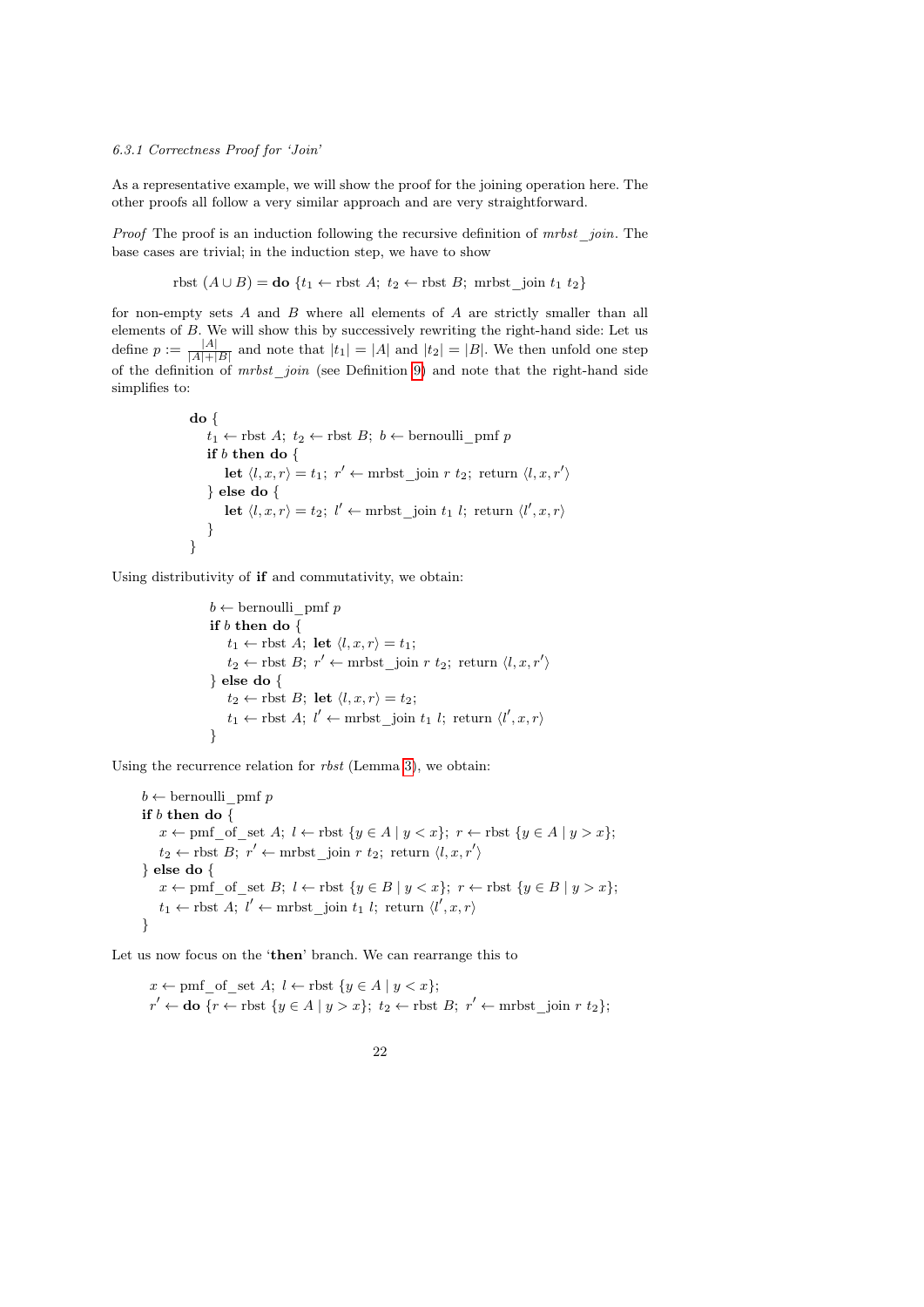return  $\langle l, x, r' \rangle$ 

By induction hypothesis, the second line can be simplified to

$$
r' \leftarrow \text{rbst } (\{y \in A \mid y > x\} \cup B) .
$$

Moreover, since all elements of  $A$  are smaller than all elements in  $B$  by assumption, we have

$$
\{y \in A \cup B \mid y < x\} = \{y \in A \mid y < x\}
$$
\n
$$
\{y \in A \cup B \mid y > x\} = \{y \in A \mid y > x\} \cup B
$$

so that the 'then' branch is now:

 $x \leftarrow \text{pmf}$  of set  $A; l \leftarrow \text{rbst} \{y \in A \cup B \mid y < x\}; r \leftarrow \text{rbst} \{y \in A \cup B \mid y > x\}$ return  $\langle l, x, r \rangle$ 

With analogous reasoning for the 'else' branch, we get:

```
b \leftarrow bernoulli pmf p
if b then do {
    x \leftarrow \text{pmf} of set A; l \leftarrow \text{rbst} \{y \in A \cup B \mid y < x\}; r \leftarrow \text{rbst} \{y \in A \cup B \mid y > x\};return \langle l, x, r \rangle} else do {
    x \leftarrow \text{pmf} of set B; l \leftarrow \text{rbst} \{y \in A \cup B \mid y < x\}; r \leftarrow \text{rbst} \{y \in A \cup B \mid y > x\};return \langle l, x, r \rangle}
```
The two branches now only differ in that the first one chooses  $x \leftarrow pmf$  of set A while the second one chooses  $x \leftarrow pmf$  of set B. We rearrange using commutativity and distributivity of if to obtain:

 $b \leftarrow$  bernoulli pmf p;  $x \leftarrow$  (if b then pmf\_of\_set A else pmf\_of\_set B); l ← rbst  $\{y \in A \cup B \mid y < x\}$ ;  $r \leftarrow$  rbst  $\{y \in A \cup B \mid y > x\}$ ; return  $\langle l, x, r \rangle$ 

Since b only occurs in the first line, we can use the monad laws and absorption to rewrite the first line to

 $x \leftarrow$  do  $\{b \leftarrow$  bernoulli pmf p; if b then pmf of set A else pmf of set B},

which, by Lemma [7,](#page-20-0) is equivalent to  $x \leftarrow pmf$  of set  $(A \cup B)$  so that we now have:

$$
\mathbf{do} \{ \quad x \leftarrow \text{pmf\_of\_set} \ (A \cup B) \\ l \leftarrow \text{rbst} \{ y \in A \cup B \mid y < x \} \\ r \leftarrow \text{rbst} \{ y \in A \cup B \mid y > x \} \\ \text{return} \ \langle l, x, r \rangle \}
$$

By the recurrence equation for *rbst* (Lemma [3\)](#page-7-1), this is simply *rbst*  $(A \cup B)$ .  $\square$ 

While the proofs for the other operations all differ from one another significantly, the general strategy is always the same: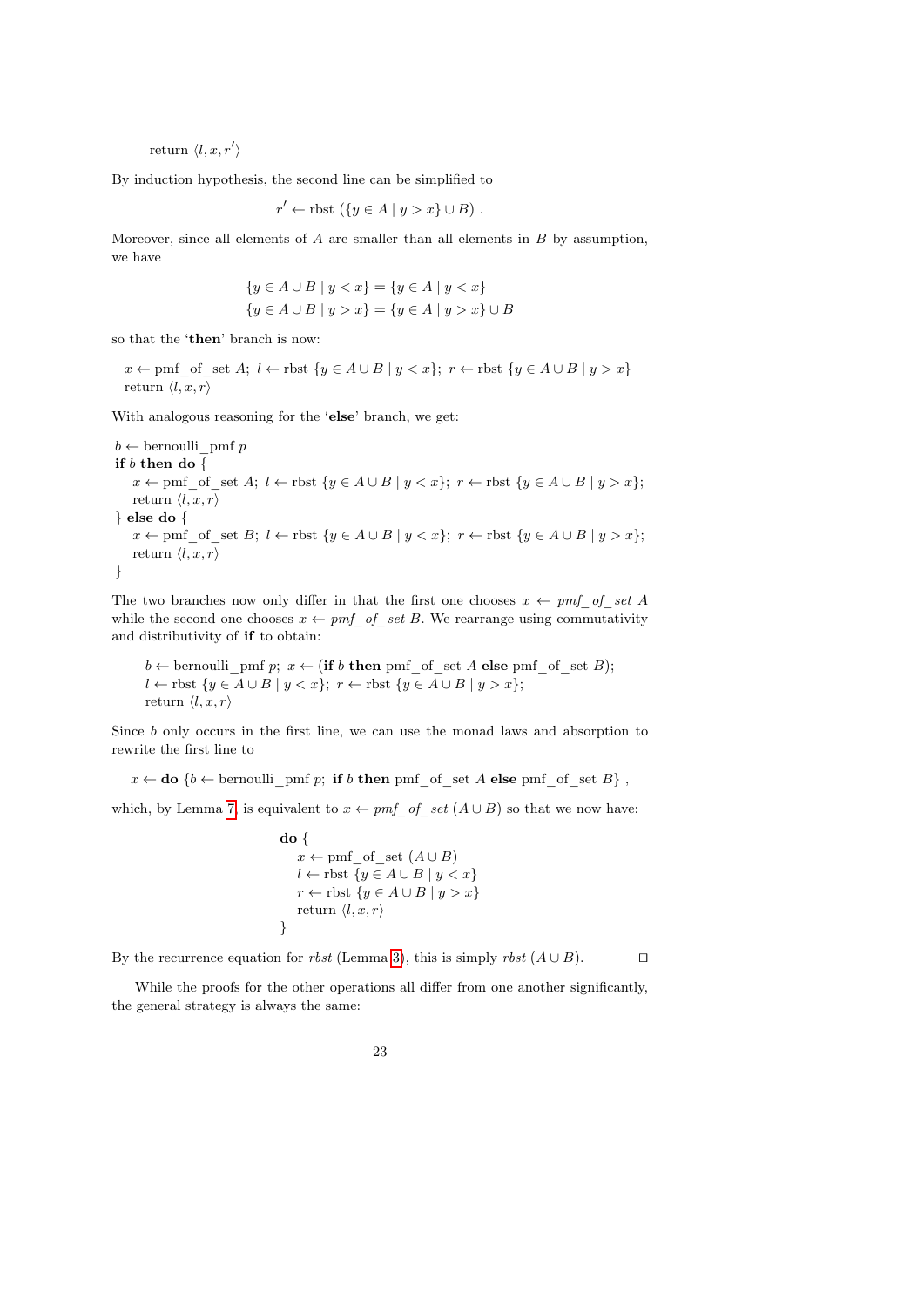- 1. push everything into the conditional (apart from the coin flip on which the conditional depends, of course)
- 2. rearrange all branches in order to apply the induction hypothesis
- 3. rearrange all branches so that they only differ in the first step
- 4. extract that first step and 'merge' it with the initial coin flip

# 6.3.2 Correctness Proof for 'Union'

The only operation whose proof is slightly more complicated is the union operation. We will skip the beginning of the proof and delve straight into the difficult part: Recall Definition [12.](#page-19-0) Following the approach outlined above, we rewrite the right-hand side of the recursive case and eventually arrive at the following expression:

```
do {
   b \leftarrow bernoulli_pmf p
   if b then do \{x \leftarrow \text{pmf} of set A
       l ← rbst \{z \in A \cup B \mid z < x\}; r \leftarrow rbst \{z \in A \cup B \mid z > x\}return \langle l, x, r \rangle} else do {
       x \leftarrow \text{pmf} of set B
       l ← rbst \{z \in A \cup B \mid z < x\}; r \leftarrow rbst \{z \in A \cup B \mid z > x\}if x \in A then mrbst push down l x r else return \langle l, x, r \rangle}
}
```
In order to proceed, the case distinction over  $x \in A$  must be eliminated. Since the 'x  $\notin A'$  case of the 'else' branch is identical to the 'then' branch, it seems a reasonable goal to merge these two. The route we followed for this was to again split the uniform choice  $x \leftarrow pmf$  of set B with a coin flip followed by a uniform choice from  $A \cap B$ resp. B \ A. The weight q of the coin flip must be  $|A \cap B|/|B|$ . We now have:

# do {

```
b_1 \leftarrow bernoulli pmf p
if b_1 then do {
    x \leftarrow \text{pmf} of set A
    l \leftarrow rbst \{z \in A \cup B \mid z < x\}; r \leftarrow rbst \{z \in A \cup B \mid z > x\}return \langle l, x, r \rangle} else do {
    b_2 \leftarrow bernoulli pmf q
    if b_2 then do {
        x \leftarrowpmf of set (A \cap B)l ← rbst \{z \in A \cup B \mid z < x\}; r \leftarrow rbst \{z \in A \cup B \mid z > x\}mrbst push down l x r} else do {
        x \leftarrow \text{pmf} of set (B \setminus A)l ← rbst \{z \in A \cup B \mid z < x\}; r \leftarrow rbst \{z \in A \cup B \mid z > x\}return \langle l, x, r \rangle}
}
```
24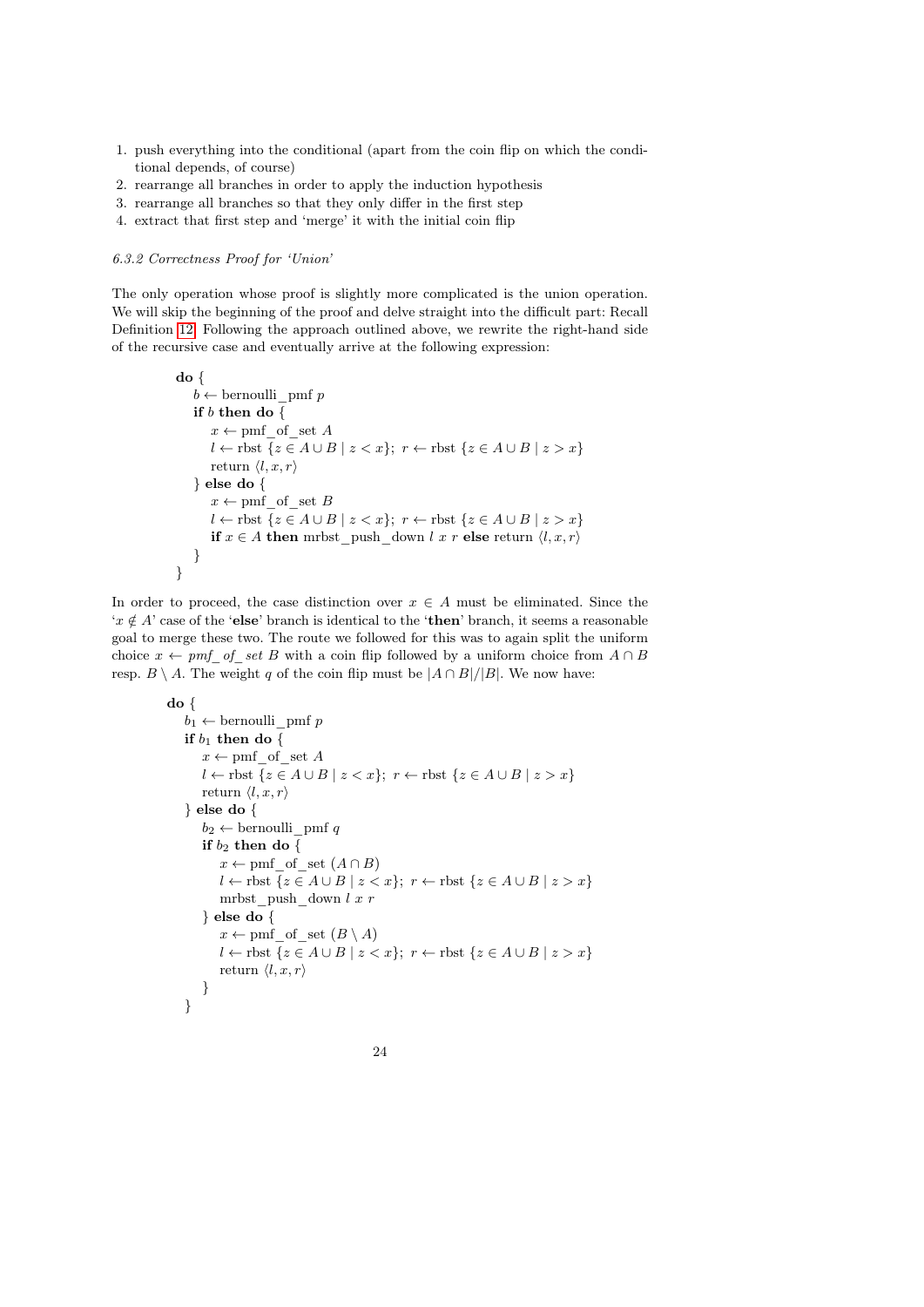After some rearrangement, we obtain:

}

```
do {
    (b_1, b_2) \leftarrow pair pmf (bernoulli pmf p) (bernoulli pmf q)
   if b_1 ∨ ∎b_2 then do {
       x \leftarrow (if b_1 then pmf_of_set A else pmf_of_set (B \setminus A))
       l ← rbst \{z \in A \cup B \mid z < x\}; r \leftarrow rbst \{z \in A \cup B \mid z > x\}return \langle l, x, r \rangle} else do {
       x \leftarrow \text{pmf} of set (A \cap B)l ← rbst \{z \in A \cup B \mid z < x\}; r \leftarrowrbst \{z \in A \cup B \mid z > x\}mrbst_push_down l x r}
}
```
Applying the correctness theorem for the pushdown operation and discarding the now unused bind  $x \leftarrow pmf$  of set  $(A \cap B)$ , the 'else' branch simplifies to just rbst  $(A \cup B)$ as desired. To continue simplifying the other branch, we modify the pair of Booleans chosen in the first step by drawing them directly from the distribution

map\\_pmf 
$$
(\lambda(b_1, b_2), (b_1 \vee \neg b_2, b_1))
$$
  
(pair pmf (bernoulli pmf p) (bernoulli pmf q))

which can be shown to be equal to

do {  $b_1 \leftarrow$  bernoulli pmf  $(1 - (1 - p)q)$  $b_2 \leftarrow ($ if  $b_1$  then bernoulli pmf  $(|A|/|A \cup B|)$  else return False) return  $(b_1, b_2)$ }

by a simple 'brute force' extensionality argument. One could also make this argument by using conditional probability explicitly, but in this simple situation, the brute force argument is probably shorter.

We then have the expression

```
do {
   b_1 \leftarrow bernoulli pmf (1 - (1 - p)q)b_2 \leftarrow (if b_1 then bernoulli pmf (|A|/|A \cup B|) else return False)
   if b_1 then do {
       x \leftarrow (if b_2 then pmf_of_set A else pmf_of_set (B \setminus A))
       l ← rbst \{z \in A \cup B \mid z < x\}; r \leftarrow rbst \{z \in A \cup B \mid z > x\}return \langle l, x, r \rangle} else rbst (A ∪ B)}
```
which can be rearranged to:

```
do {
   b_1 \leftarrow bernoulli pmf (1 - (1 - p)q)
```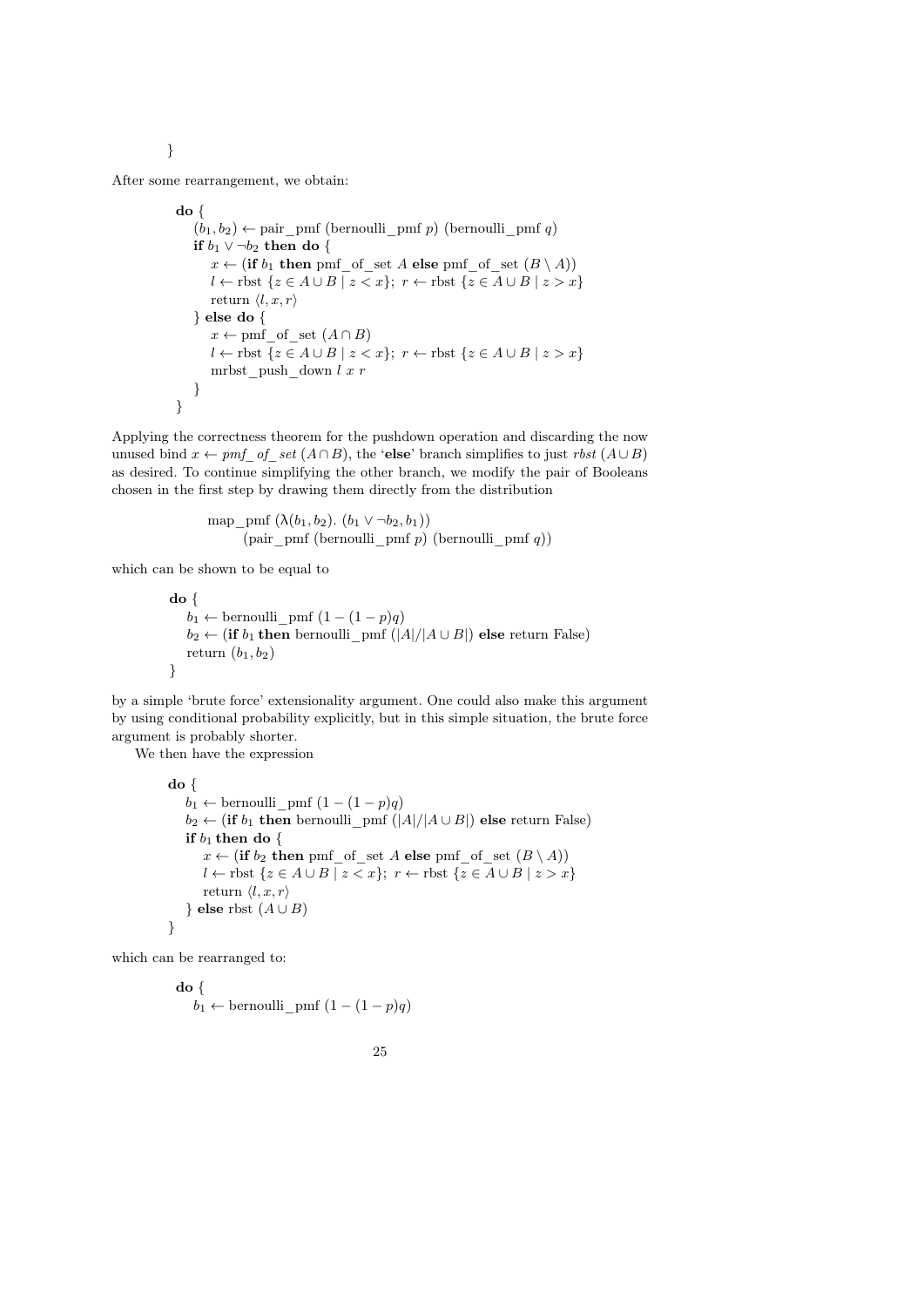```
if b_1 then do {
       b_2 \leftarrow bernoulli pmf (|A|/|A \cup B|)x \leftarrow (if b_2 then pmf_of_set A else pmf_of_set (B \setminus A))
       l ← rbst \{z \in A \cup B \mid z < x\}; r \leftarrow rbst \{z \in A \cup B \mid z > x\}return \langle l, x, r \rangle} else rbst (A ∪ B)}
```
Applying Lemma [7](#page-20-0) to the disjoint union  $A \cup (B \setminus A)$  yields

```
do {
   b_1 \leftarrow bernoulli pmf (1 - (1 - p)q)if b_1 then do {
       x \leftarrow A \cup Bl ← rbst \{z \in A \cup B \mid z < x\}; r \leftarrow rbst \{z \in A \cup B \mid z > x\}return \langle l, x, r \rangle} else rbst (A ∪ B)}
```
and with a final application of the recurrence relation Lemma [3,](#page-7-1) the entire expression simplifies to rbst  $(A \cup B)$  as desired.

### 6.4 Proof Automation

Due to the higher-order nature of the monadic bind operation, normalising such expressions is too difficult for Isabelle's simplifier. Applying the simplifier naïvely can often lead to non-termination. We therefore use a proof method developed by Schneider et al. [\[36\]](#page-29-7) that partially solves this problem. Unfortunately, their method is not complete (which they do mention in their article) and there were occasional situations in our proofs that actually exposed this incompleteness: It e. g. fails to prove the following statement (which is obviously true in a commutative monad) as it considers both sides to be in 'normal form':

$$
\text{do } \{a \leftarrow f \ A; \ b \leftarrow f \ B; \ c \leftarrow D \ b; \ d \leftarrow f \ C; \ F \ a \ c \ d\} =
$$
\n
$$
\text{do } \{b \leftarrow f \ B; \ c \leftarrow D \ b; \ a \leftarrow f \ A; \ d \leftarrow f \ C; \ F \ a \ c \ d\}
$$

We believe that a more involved approach to normalise such expressions could potentially solve this problem. Let us briefly sketch this idea here: A monadic expression can be transformed into a kind of rooted ordered DAG where

- the nodes are the monadic computations (e.g.  $a \leftarrow f A$  above)
- each node has one edge for each monadically bound variable that appears in it, ordered left-to-right (e.g.  $F$   $a$   $c$   $d$  would have three children: the nodes corresponding to  $a \leftarrow f A$ ,  $c \leftarrow D b$ , etc.)
- the root is the 'result', i.e. the  $F$  a c d above).

Then, a canonical reordering of the expression can be computed using a post-order traversal of the DAG.

'Unused' binds make the situation more difficult since they lead to additional unrooted graph components that also need to be rewritten into a canonical form, which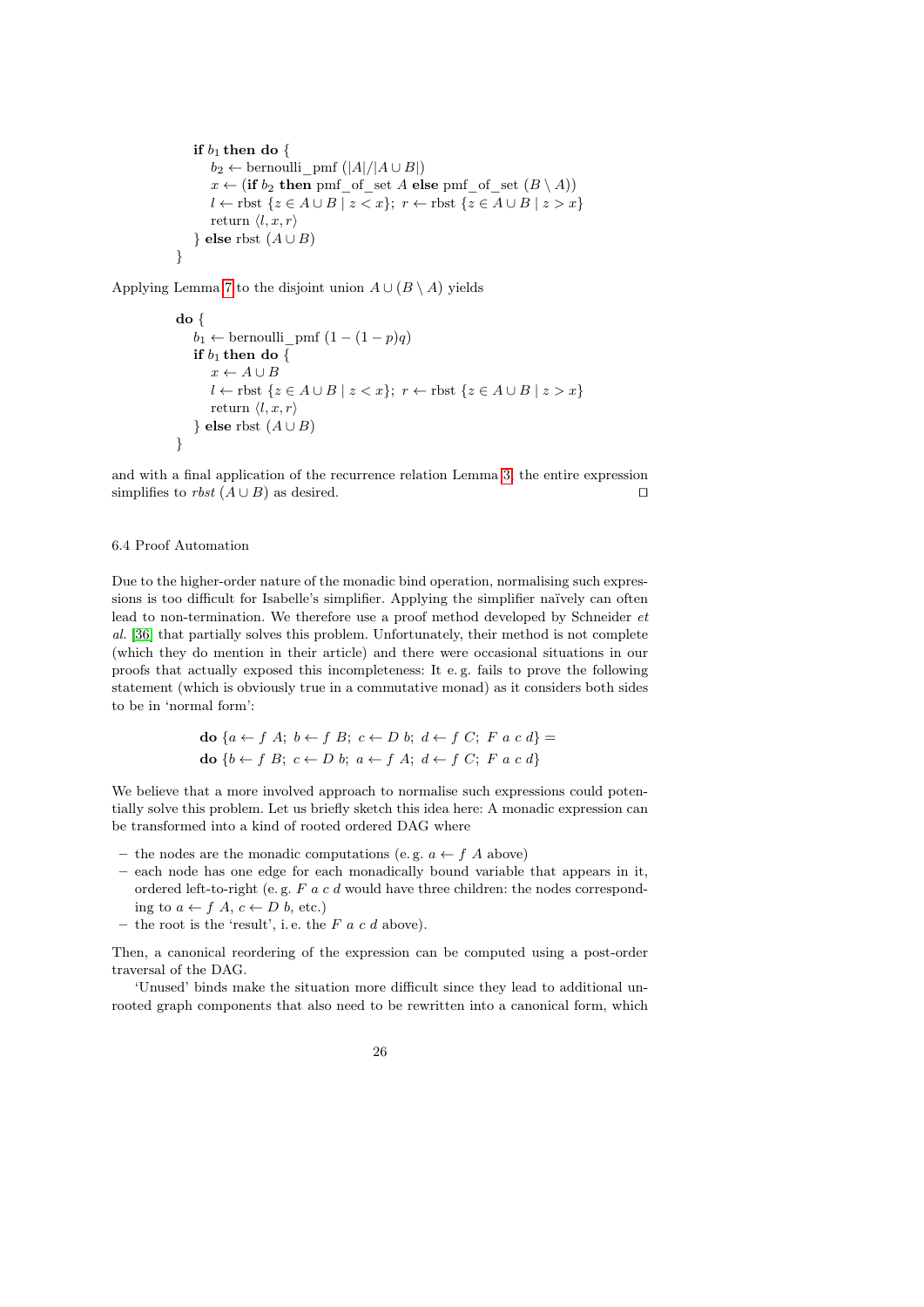is more difficult due to the lack of a designated root – however, this problem is only relevant for monads that do not have the previously-mentioned absorption property (e. g. monads that can 'fail', like the option and set monads). For the Giry monad, this particular problem does not occur.

A complication of practical importance that does occur, however, is dealing with control flow structures like case and if that distribute over monadic binds. It is not clear to us what a complete method that also incorporates these properties could look like.

# 7 Related Work

The earliest analysis of randomised algorithms in a theorem prover was probably by Hurd [\[21\]](#page-28-15) in the HOL system, who modelled them by assuming the existence of an infinite sequence of random bits which programs can consume. He used this approach to formalise the Miller–Rabin primality test.

Audebaud and Paulin-Mohring [\[2\]](#page-27-6) created a shallowly-embedded formalisation of (discrete) randomised algorithms in Coq and demonstrate its usage on two examples. Barthe *et al.* [\[3\]](#page-27-7) used this framework to implement the *CertiCrupt* system to write machine-checked cryptographic proofs for a deeply embedded imperative language. Petcher and Morrisett [\[34\]](#page-29-8) developed a similar framework but based on a monadic embedding. Another similar framework was developed for Isabelle/HOL by Lochbihler [\[26\]](#page-28-16).

The expected running time of randomised quicksort (possibly including repeated elements) was first analysed in a theorem prover by van der Weegen and McKinna [\[42\]](#page-29-9) using Coq. They proved the upper bound  $2n\lceil \log_2 n \rceil$ , whereas we actually proved the closed-form result  $2(n + 1)H_n - 4n$  and its precise asymptotics. Although their paper's title mentions 'average-case complexity', they, in fact, only treat the expected running time of the randomised algorithm in their paper. They did, however, later add a separate proof of an upper bound for the average-case of deterministic quicksort to their GitHub repository. Unlike us, they allow lists to have repeated elements even in the average case, but they proved the expectation bounds separately and independently, while we assumed that there are no repeated elements, but showed something stronger, namely that the distributions are exactly the same, allowing us to reuse the results from the randomised case.

Kaminski et al. [\[22\]](#page-28-17) presented a Hoare-style calculus for analysing the expected running time of imperative programs and used it to analyse a one-dimensional random walk and the *Coupon Collector* problem. Hölzl [\[18\]](#page-28-18) formalised this approach in Isabelle and found a mistake in their proof of the random walk in the process.

At the same time as our work and independently, Tassarotti and Harper [\[40\]](#page-29-10) gave a Coq formalisation of a cookbook-like theorem based on work by Karp [\[23\]](#page-28-19) that is able to provide tail bounds for a certain class of randomised recurrences such as the number of comparisons in quicksort and the height of a random BST. In contrast to the expectation results we proved, such bounds are very difficult to obtain on a case-by-case basis, which makes such a cookbook-like result particularly useful.

Outside the world of theorem provers, other approaches exist for automating the analysis of such algorithms: Probabilistic model checkers like PRISM [\[25\]](#page-28-20) can check safety properties and compute expectation bounds. The  $\Lambda \gamma \Omega$  system by Flajolet *et al.* [\[13\]](#page-28-21) conducts a fully automatic analysis of average-case running time for a restricted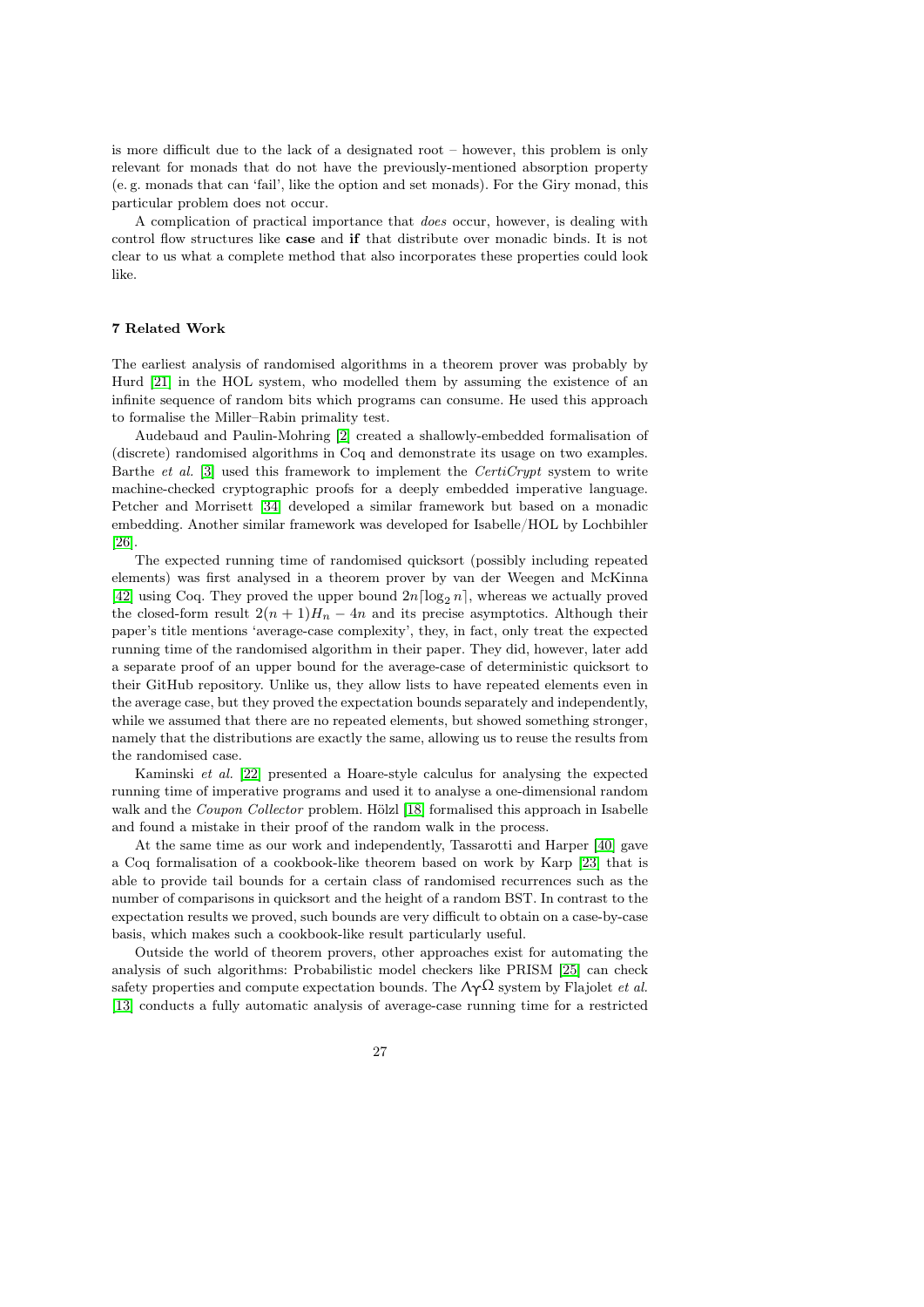variety of (deterministic) programs. Chatterjee et al. [\[5\]](#page-27-8) developed a method for deriving bounds of the shape  $O(\ln n)$ ,  $O(n)$ , or  $O(n \ln n)$  for certain recurrences that are relevant to average-case analysis automatically and applied it to a number of interesting examples, including quicksort.

#### 8 Conclusion

We have closed a number of important gaps in the formalisation of classic probabilistic algorithms related to binary search trees, including the thorny case of treaps, which requires measure theory. Up to that point we claim that these formalisations are readable (the definitions thanks to the Giry monad and the proofs thanks to Isar [\[43\]](#page-29-11)), but for treaps this becomes debatable: the issue of measurability makes proofs and definitions significantly more cumbersome and less readable. Although existing automation for measurability is already very helpful, there is still room for improvement. Also, the construction of the measurable space of trees generalises to other data types and could be automated.

All of our work so far has been at the functional level, but it would be desirable to refine it to the imperative level in a modular way. The development of the necessary theory and infrastructure is future work.

Acknowledgement. This work was funded by DFG grant NI 491/16-1 and FWF project Y757. We thank Johannes Hölzl and Andreas Lochbihler for helpful discussions, Johannes Hölzl for his help with the construction of the tree space, and Bohua Zhan and Maximilian P. L. Haslbeck for comments on a draft. We also thank the reviewers for their suggestions.

#### References

- <span id="page-27-5"></span>1. Aslam, J.A.: A simple bound on the expected height of a randomly built binary search tree. Tech. Rep. TR2001-387, Dartmouth College, Hanover, NH (2001). Abstract and paper lost.
- <span id="page-27-6"></span>2. Audebaud, P., Paulin-Mohring, C.: Proofs of randomized algorithms in Coq. Sci. Comput. Program. 74(8), 568-589 (2009). DOI 10.1016/j.scico.2007.09.002. URL [https://doi.](https://doi.org/10.1016/j.scico.2007.09.002) [org/10.1016/j.scico.2007.09.002](https://doi.org/10.1016/j.scico.2007.09.002)
- <span id="page-27-7"></span>3. Barthe, G., Grégoire, B., Béguelin, S.Z.: Formal certification of code-based cryptographic proofs. In: Proceedings of the 36th ACM SIGPLAN-SIGACT Symposium on Principles of Programming Languages, POPL 2009, pp. 90–101 (2009). DOI 10.1145/1480881.1480894. URL <http://doi.acm.org/10.1145/1480881.1480894>
- <span id="page-27-2"></span>4. Basin, D.A., Lochbihler, A., Sefidgar, S.R.: CryptHOL: Game-based proofs in higherorder logic. Cryptology ePrint Archive, Report 2017/753 (2017). DOI 10.1007/ 978-3-662-49498-1\_20. <https://eprint.iacr.org/2017/753>
- <span id="page-27-8"></span>5. Chatterjee, K., Fu, H., Murhekar, A.: Automated recurrence analysis for almost-linear expected-runtime bounds. In: Computer Aided Verification - 29th International Conference, CAV 2017, pp. 118-139 (2017). DOI 10.1007/978-3-319-63387-9\_6. URL [https://doi.org/10.1007/978-3-319-63387-9\\_6](https://doi.org/10.1007/978-3-319-63387-9_6)
- <span id="page-27-3"></span>6. Cichoń, J.: Quick Sort – average complexity. [http://cs.pwr.edu.pl/cichon/Math/](http://cs.pwr.edu.pl/cichon/Math/QSortAvg.pdf) [QSortAvg.pdf](http://cs.pwr.edu.pl/cichon/Math/QSortAvg.pdf)
- <span id="page-27-4"></span>7. Cormen, T.H., Stein, C., Rivest, R.L., Leiserson, C.E.: Introduction to Algorithms, 2nd edn. McGraw-Hill Higher Education (2001)
- <span id="page-27-1"></span>8. Eberl, M.: Expected shape of random binary search trees. Archive of Formal Proofs (2017). [http://isa-afp.org/entries/Random\\_BSTs.html](http://isa-afp.org/entries/Random_BSTs.html), Formal proof development
- <span id="page-27-0"></span>9. Eberl, M.: The number of comparisons in QuickSort. Archive of Formal Proofs (2017). [http://isa-afp.org/entries/Quick\\_Sort\\_Cost.html](http://isa-afp.org/entries/Quick_Sort_Cost.html), Formal proof development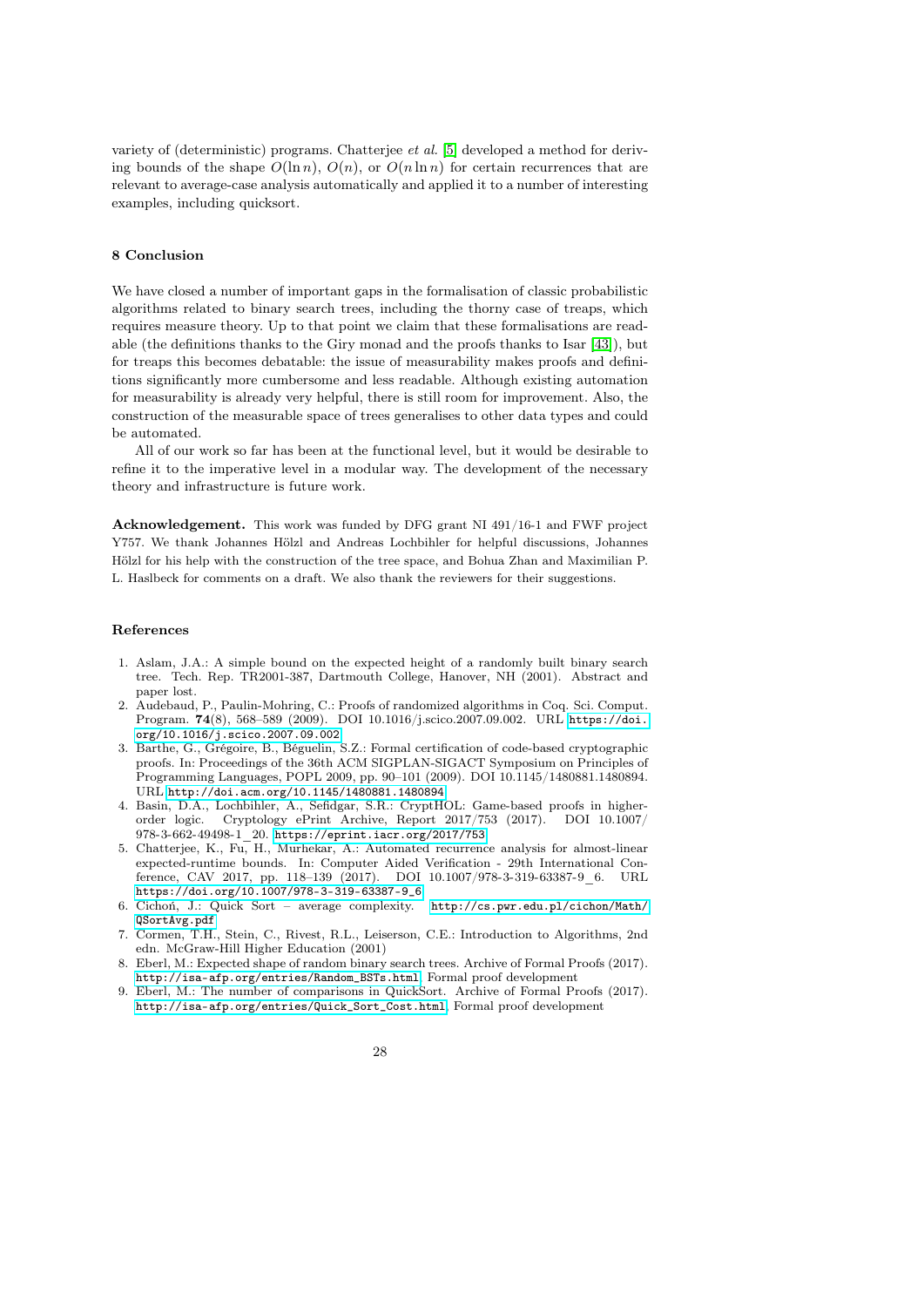- <span id="page-28-6"></span>10. Eberl, M.: Randomised binary search trees. Archive of Formal Proofs (2018). [http:](http://isa-afp.org/entries/Randomised_BSTs.html) [//isa-afp.org/entries/Randomised\\_BSTs.html](http://isa-afp.org/entries/Randomised_BSTs.html), Formal proof development
- <span id="page-28-7"></span>11. Eberl, M., Haslbeck, M.W., Nipkow, T.: Verified analysis of random trees. Proceedings of the 9th International Conference on Interactive Theorem Proving (2018). DOI 10.1007/ 978-3-319-94821-8
- <span id="page-28-10"></span>12. Eberl, M., Hölzl, J., Nipkow, T.: A verified compiler for probability density functions. In: J. Vitek (ed.) Proceedings of the 24th European Symposium on Programming, pp. 80–104. Springer Berlin Heidelberg (2015). DOI 10.1007/978-3-662-46669-8\_4. URL [https://doi.org/10.1007/978-3-662-46669-8\\_4](https://doi.org/10.1007/978-3-662-46669-8_4)
- <span id="page-28-21"></span>13. Flajolet, P., Salvy, B., Zimmermann, P.: Lambda - Upsilon - Omega: An assistant algorithms analyzer. In: Applied Algebra, Algebraic Algorithms and Error-Correcting Codes, 6th International Conference, AAECC-6, Rome, Italy, July 4-8, 1988, Proceedings, pp. 201–212 (1988). DOI 10.1007/3-540-51083-4\_60. URL [https://doi.org/10.](https://doi.org/10.1007/3-540-51083-4_60) [1007/3-540-51083-4\\_60](https://doi.org/10.1007/3-540-51083-4_60)
- <span id="page-28-12"></span>14. Giry, M.: A categorical approach to probability theory. In: Categorical Aspects of Topology and Analysis, Lecture Notes in Mathematics, vol. 915, pp. 68–85. Springer Berlin Heidelberg (1982). DOI 10.1007/BFb0092872. URL <http://dx.doi.org/10.1007/BFb0092872>
- <span id="page-28-9"></span>15. Gouëzel, S.: Ergodic theory. Archive of Formal Proofs (2015). [http://isa-afp.org/](http://isa-afp.org/entries/Ergodic_Theory.html) [entries/Ergodic\\_Theory.html](http://isa-afp.org/entries/Ergodic_Theory.html), Formal proof development
- <span id="page-28-5"></span>16. Haslbeck, M., Eberl, M., Nipkow, T.: Treaps. Archive of Formal Proofs (2018). [http:](http://isa-afp.org/entries/Treaps.html) [//isa-afp.org/entries/Treaps.html](http://isa-afp.org/entries/Treaps.html), Formal proof development
- <span id="page-28-13"></span>17. Hoare, C.A.R.: Quicksort. The Computer Journal 5(1), 10 (1962). DOI 10.1093/comjnl/ 5.1.10. URL <http://dx.doi.org/10.1093/comjnl/5.1.10>
- <span id="page-28-18"></span>18. Hölzl, J.: Formalising semantics for expected running time of probabilistic programs. In: J.C. Blanchette, S. Merz (eds.) Interactive Theorem Proving (ITP 2016), pp. 475–482. Springer (2016). DOI 10.1007/978-3-319-43144-4\_30
- <span id="page-28-11"></span>19. Hölzl, J.: Markov chains and Markov decision processes in Isabelle/HOL. Journal of Automated Reasoning (2017). DOI 10.1007/s10817-016-9401-5
- <span id="page-28-8"></span>20. Hölzl, J., Heller, A.: Three chapters of measure theory in Isabelle/HOL. In: Interactive Theorem Proving - Second International Conference, ITP 2011, Berg en Dal, The Netherlands, August 22–25, 2011. Proceedings, pp. 135–151 (2011). DOI 10.1007/ 978-3-642-22863-6\_12. URL [https://doi.org/10.1007/978-3-642-22863-6\\_12](https://doi.org/10.1007/978-3-642-22863-6_12)
- <span id="page-28-15"></span>21. Hurd, J.: Formal verification of probabilistic algorithms. Ph.D. thesis, University of Cambridge (2002)
- <span id="page-28-17"></span>22. Kaminski, B.L., Katoen, J.P., Matheja, C., Olmedo, F.: Weakest precondition reasoning for expected run—times of probabilistic programs. In: Proceedings of the 25th European Symposium on Programming Languages and Systems - Volume 9632, pp. 364–389. Springer-Verlag New York, Inc., New York, NY, USA (2016). DOI 10.1007/978-3-662-49498-1\_15. URL [http://dx.doi.org/10.1007/978-3-662-49498-1\\_15](http://dx.doi.org/10.1007/978-3-662-49498-1_15)
- <span id="page-28-19"></span>23. Karp, R.M.: Probabilistic recurrence relations. J. ACM 41(6), 1136–1150 (1994). DOI 10.1145/195613.195632. URL <http://doi.acm.org/10.1145/195613.195632>
- <span id="page-28-14"></span>24. Knuth, D.E.: The Art of Computer Programming, Volume 3: Sorting and Searching. Addison Wesley Longman Publishing Co., Inc., Redwood City, CA, USA (1998)
- <span id="page-28-20"></span>25. Kwiatkowska, M.Z., Norman, G., Parker, D.: Quantitative analysis with the probabilistic model checker PRISM. Electr. Notes Theor. Comput. Sci. 153(2), 5–31 (2006). DOI 10.1016/j.entcs.2005.10.030. URL <https://doi.org/10.1016/j.entcs.2005.10.030>
- <span id="page-28-16"></span>26. Lochbihler, A.: Probabilistic functions and cryptographic oracles in higher order logic. In: P. Thiemann (ed.) Programming Languages and Systems (ESOP 2016), LNCS, vol. 9632, pp. 503–531. Springer (2016). DOI 10.1007/978-3-662-49498-1\_20
- <span id="page-28-3"></span><span id="page-28-0"></span>27. Martínez, C., Roura, S.: Randomized binary search trees. Journal of the ACM 45 (1997) 28. Nipkow, T.: Amortized complexity verified. In: C. Urban, X. Zhang (eds.) Interactive Theorem Proving (ITP 2015), LNCS, vol. 9236, pp. 310–324. Springer (2015)
- <span id="page-28-1"></span>29. Nipkow, T.: Automatic functional correctness proofs for functional search trees. In: J. Blanchette, S. Merz (eds.) Interactive Theorem Proving (ITP 2016), LNCS, vol. 9807, pp. 307–322. Springer (2016)
- <span id="page-28-2"></span>30. Nipkow, T.: Verified root-balanced trees. In: B.Y.E. Chang (ed.) Asian Symposium on Programming Languages and Systems, APLAS 2017, LNCS, vol. 10695, pp. 255–272. Springer (2017)
- <span id="page-28-4"></span>31. Nipkow, T., Klein, G.: Concrete Semantics with Isabelle/HOL. Springer (2014). [http:](http://concrete-semantics.org) [//concrete-semantics.org](http://concrete-semantics.org)